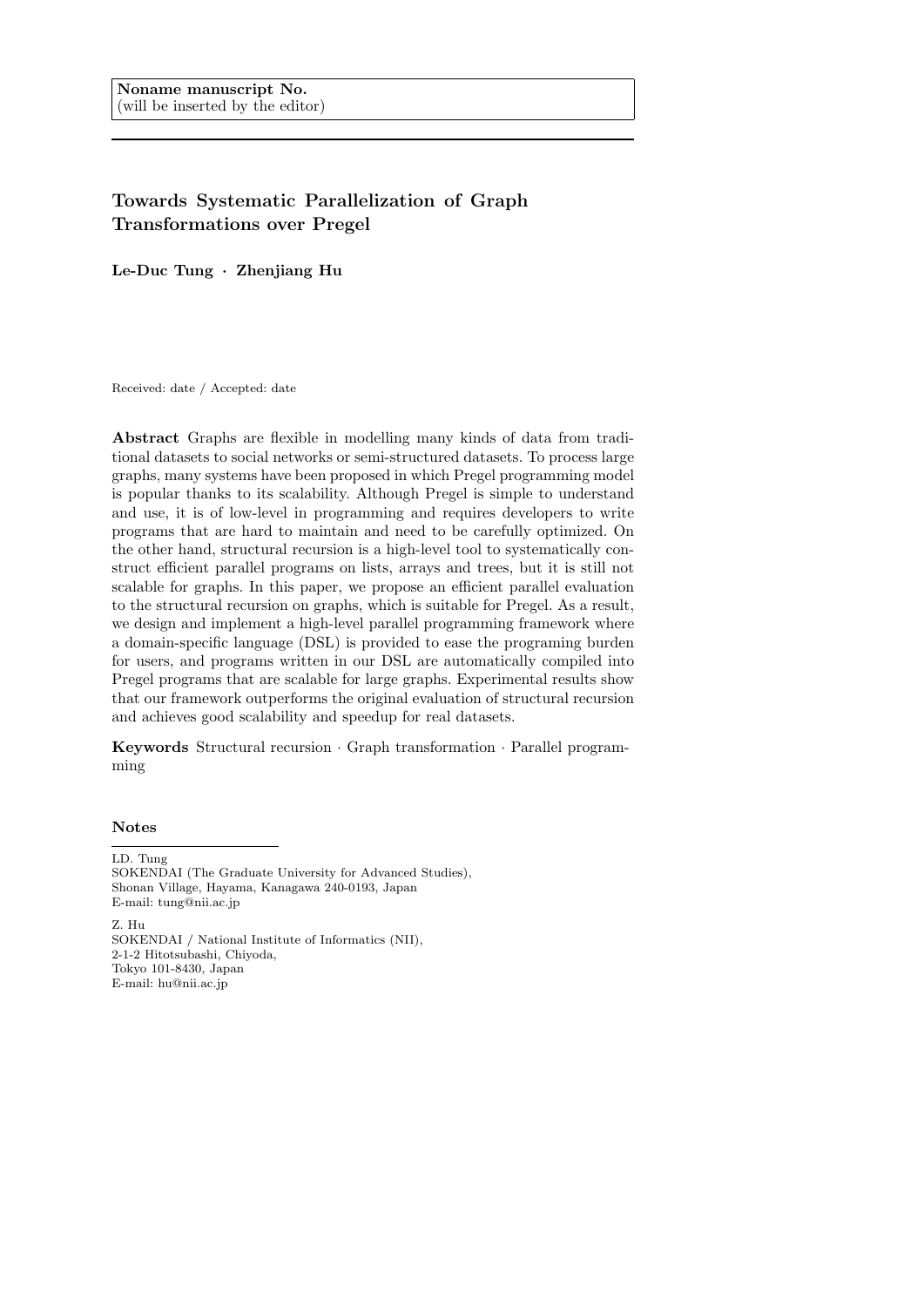

Fig. 1: A Graph of Paper Citation Network

# 1 Introduction

With the explosion of data on the Internet, graph has recently received much attention due to its flexibility in describing many complex data from traditional datasets to semi-structured data [2]. However, efficiently processing large graphs is challenging. At the system side, many problems need to be considered such as locality issues, failure tolerance and scalability. At the user side, it is difficult to design efficient graph algorithms due to the existence of cycles making graph algorithms easily go to an infinite loop or lead to incorrect results. Moreover, inefficient graph traversals also result in poor performance.

Many graph processing models have been proposed, in which Pregel [8] has emerged as an efficient and scalable model. It was inspired by the Bulk-Synchronous Parallel (BSP) model [15] whose computation consists of a sequence of *supersteps*. During a superstep, every vertex executes exactly once a common function *Vertex.compute*(). Inside *Vertex.compute*(), a vertex receives messages from the previous superstep, does its computation (i.e. updating its value, adding/removing edges and vertices), and sends messages to other vertices in the next superstep. Any changes related to vertices and edges will be available in the next superstep. Supersteps alternate with barriers that are used to synchronize communication data.

Although Pregel is scalable for large graphs, its programming model is of low-level [12]. Users need to care about many low-level things, such as when a vertex sends a message out, to whom the message will be sent, what is the type for vertices in a specific superstep, when the whole computation terminates, etc, this makes Pregel difficult to express complex computations in practice. To see this, let us consider the graph in Fig. 1, which represents a paper citation network. Assume that we would like to know citation relationships among all conferences in the graph. We expect a result of a new graph of conferences whose links denote citation relationships among these conferences. It is not so difficult to extract conference information. However, it is nontrivial to reorganize them into a new graph because, in Pregel, edges are quite independent. Moreover, we need to carefully design graph traversals to make sure that conferences are paired with right conferences.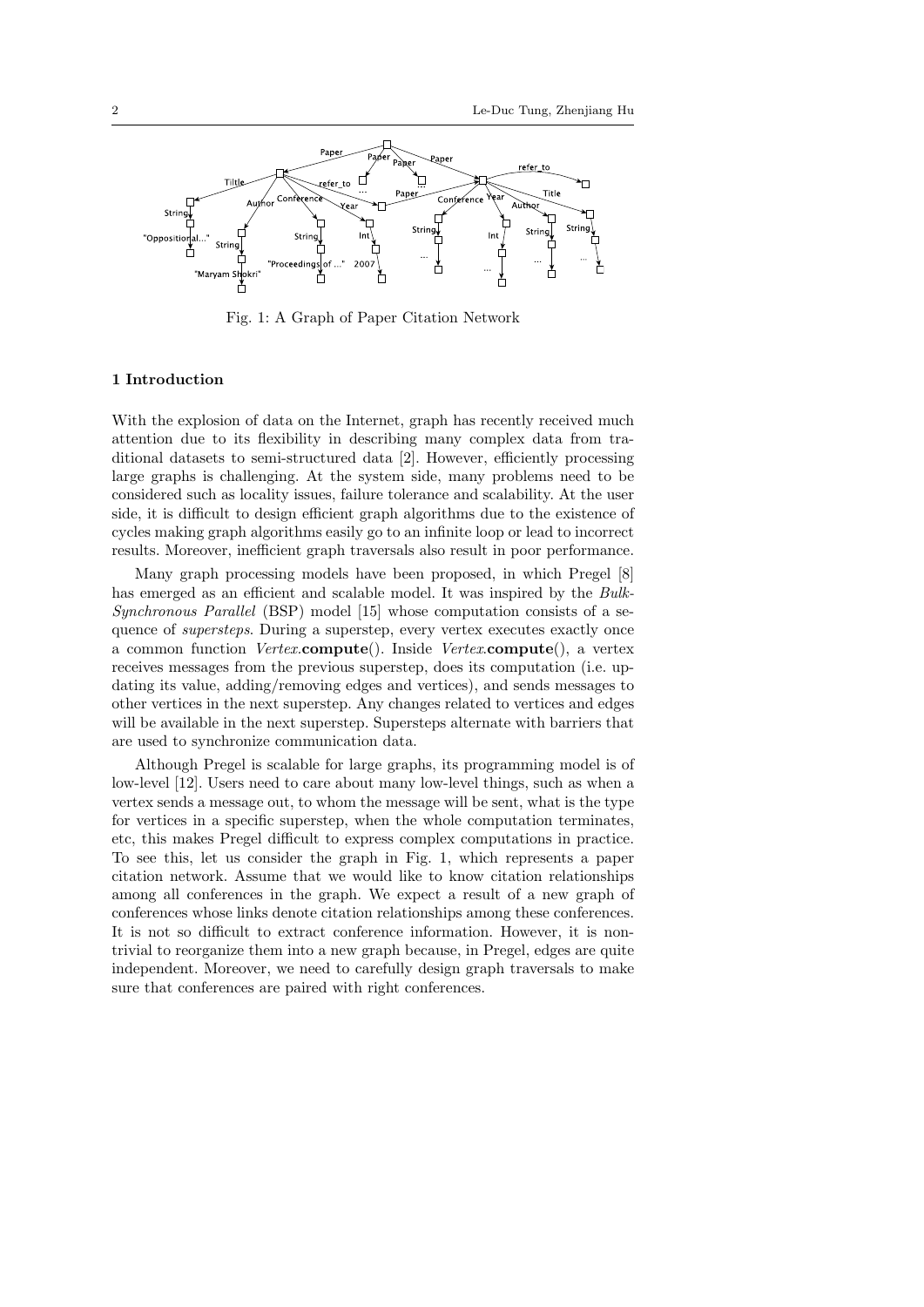On the other hand, structural recursion is a high-level programming model that has been shown to be powerful to build high-level parallel programming frameworks for lists, arrays and trees [9]. For graphs, structural recursion plays an important role in manipulating unstructured data; UnCAL, a powerful "calculus" for unstructured data, is based on structural recursion [3]. For instance, the "citation relationship" example can be easily written using structural recursive functions as follows.

eval conf where  $conf(\lbrace Paper : $g \rbrace)$  = {Conference :  $(cname ($g) \cup cite ($g))$ }  $conf({\{\$\}}; {\{\$\}}) = {\}$ cname ({Conference : {String :  $\$g$ }) =  $\$g$ <br>cname ({ $\$l : \$q$ }) = {}  $\textit{cname} (\{\$l : \$q\})$  $\text{cite} (\{ \text{refer\_to} : \$g \})$  = {Cite :  $\text{conf}(\$g)$ }  $cite({$8l : $q$})$ 

The function *conf* shows that, for each edge in the graph, if it is labeled Paper and points to a subgraph  $g$ , then we extract conference information from the graph g. For each conference, we need a union of two pieces of information: name and corresponding citations. These are returned by two recursive functions cname and cite. The function cname follows the path Conference.String to extract only the conference name. At the same time, the function cite follows the edges refer to to find cited conferences.

The key to implementing the structural recursion in UnCAL, as described in [3], is the use of  $\varepsilon$ -edges (that work as  $\varepsilon$ -transitions of automata) for glueing computation results in a bulk computation on edges which enables parallel evaluation and makes it easier to prove termination properties. However, problems come from its scalability. Experiments for a sequential version of structural recursion only dealt with graphs up to ten thousand nodes [3]. Later, a distributed evaluation was proposed in theory, in which a performance guarantee in terms of communication complexity was given [13]. Unfortunately, too much intermediate data is generated during the evaluation, which is a serious problem in practice when processing large graphs. Moreover, for large graphs, there potentially exists a bottleneck since its reachability computation is done at a single site [14].

This paper aims to bridge the gap between structural recursion and Pregel to combine their advantages of high-level programming and practical scalibility. We show that a class of structural recursion can be efficiently mapped to Pregel. As a result, we design and implement a graph transformation framework on top of Pregel, which is actually inspired by high-level frameworks on top of MapReduce such as Generate-Test-Aggregate [4]. Our framework accepts graph transformations written in a domain-specific language as its input and automatically compiles these transformations into an efficient Pregel implementation.

Our main contributions in this paper are summarized as follows.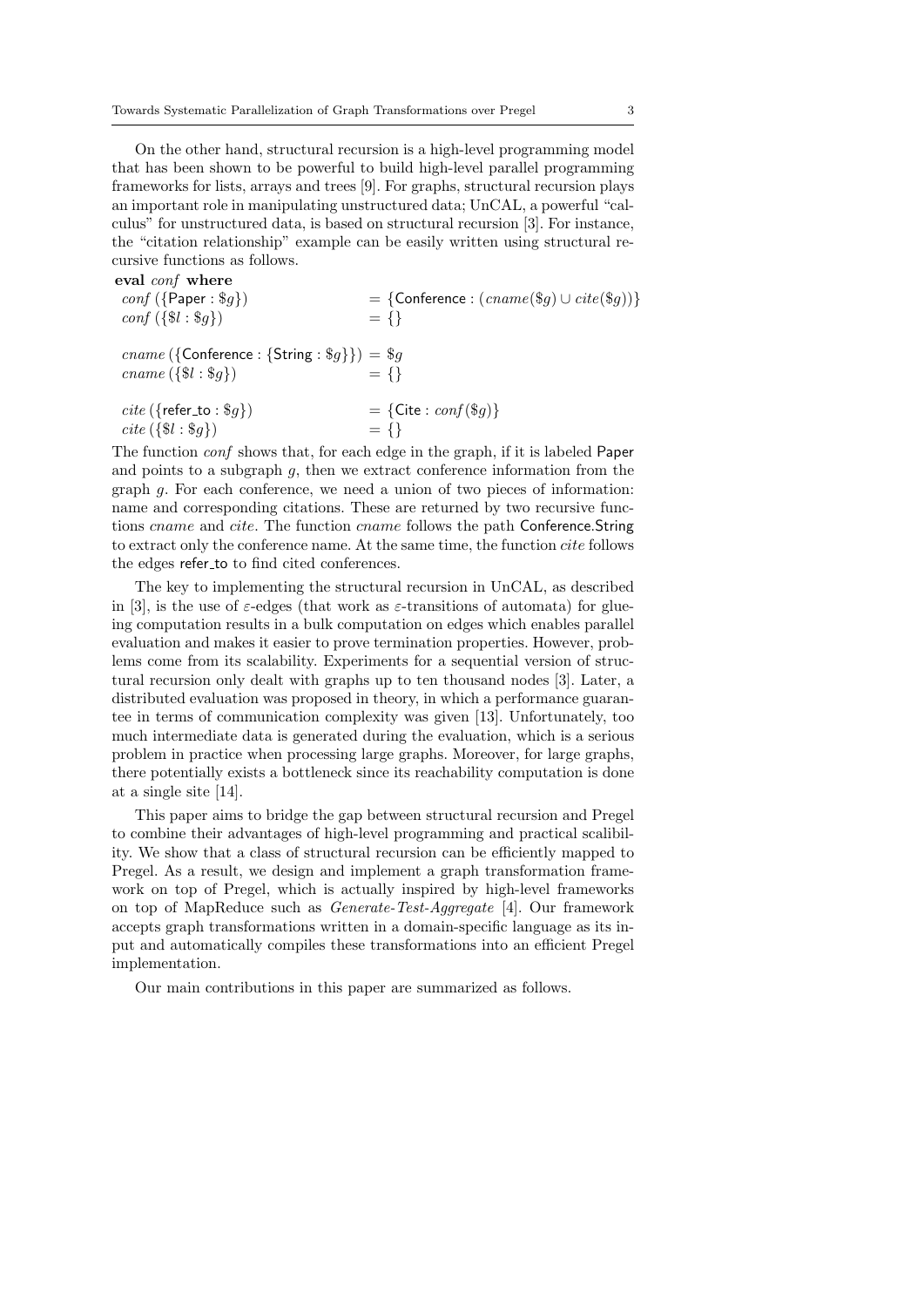- We propose a domain-specific language (DSL) to help users write their scalable graph transformations as structural recursive functions in a declarative way. The DSL is a subset of the UnCAL language [3] but it covers a wide class of structural recursion that can be efficiently evaluated in parallel. Moreover, fusion rules can be freely applied to the composition of structural recursive functions.
- We improve the bulk semantics in UnCAL in order to efficiently evaluate structural recursive functions written in our DSL. This improvement minimizes the amount of data generated during the evaluation and utilizes the basic Pregel "skeletons" that have been proved to be efficient and scalable.
- We design and implement a high-level parallel processing framework for graphs in which transformations written in our DSL are automatically compiled into Pregel programs. Preliminary results for real-world graphs (citation network, youtube) show that our framework achieves good scalability and speedup compared to the original bulk semantics used in UnCAL.

This paper is organized as follows. Section 2 introduces basic concepts to represent and construct a graph. A domain-specific language and its internal structural recursion are given in Sec. 3. We present our efficient evaluation strategy for programs written in our DSL in Sec. 4. Section 5 shows our framework in detail and how to map our evaluation to Pregel. Experimental results are described in Sec. 6. Finally, we discuss related works in Sec. 7, and conclude our paper in Sec. 8.

# 2 Preliminary

Our framework is based on UnCAL (Unstructured CALculus), a powerful graph algebra for queries on graph databases [3] and graph-based model transformations [6]. In this model, graphs are up to bisimulation and constructed in a recursive way. Structural recursion on graphs is described as the one on infinite regular trees.

#### 2.1 Graph Data Model

UnCAL's data model is a directed edge-labeled graph extended by markers and  $\varepsilon$ -edges [3]. Edge-labeled graphs are in the sense that data are stored on edges, while vertices are unique identity objects without labels. Markers are symbols to designate certain vertices as *input vertices* or *output vertices.*  $\varepsilon$ edges are edges labeled with a special symbol  $\varepsilon$ . One could consider  $\varepsilon$ -edges as "empty" transitions and markers as initial/final states in automata.

Let Label be a set of labels, M be an infinite set of markers denoted by  $\&x$ ,  $\&y, \&z, \ldots$  There is a distinguished marker  $\&\in\mathcal{M}$  called a *default marker*.

**Definition 1 (Graph with Markers [3])** A graph G is a quadruple  $(V, E, I)$ , O), where V is a set of vertices,  $E \subseteq V \times {\{\text{Label } \cup \varepsilon\}} \times V$  is a set of edges,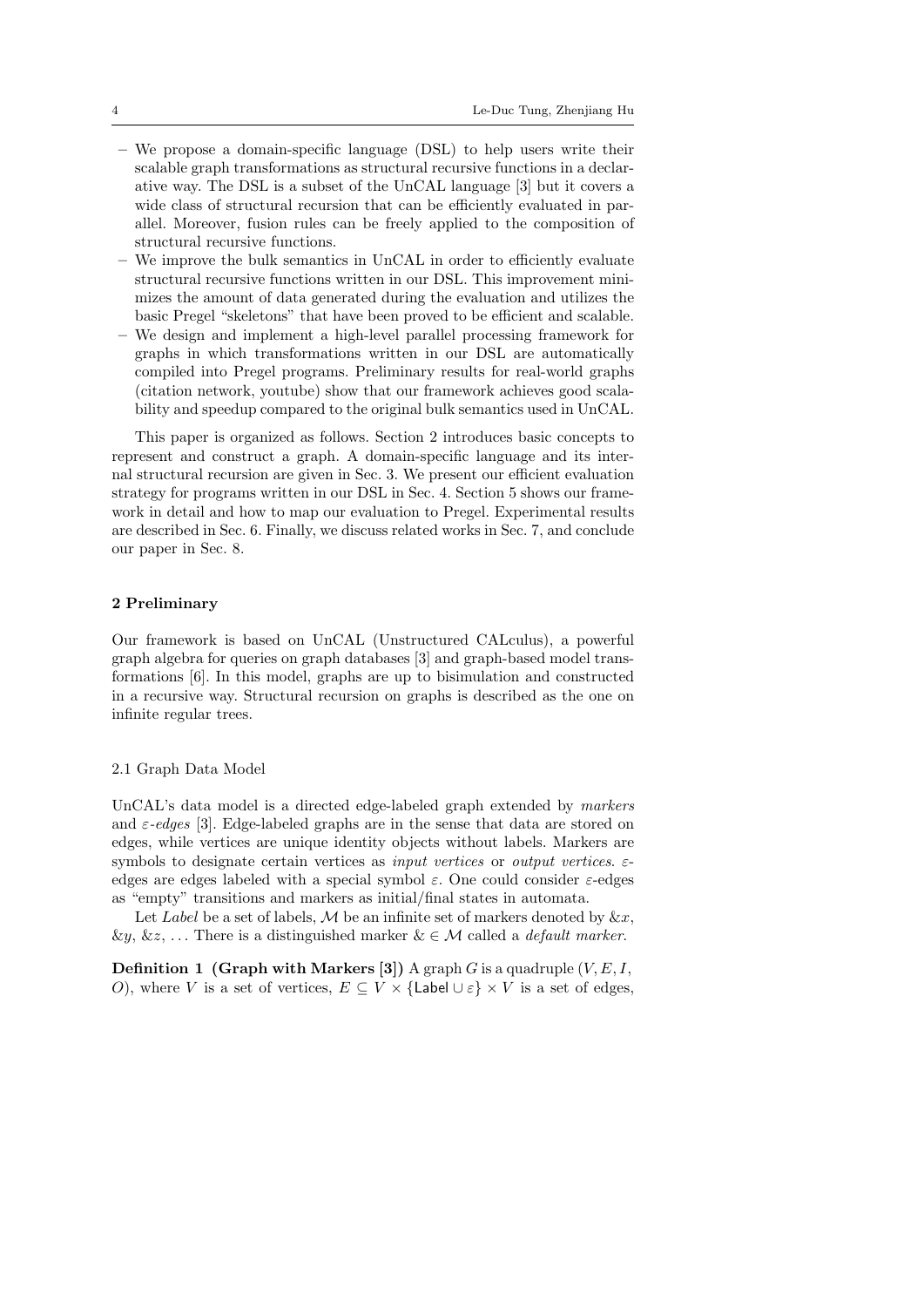

Fig. 2: Transformation a2d xc: Change Edges a to d and Delete Edges c



Fig. 3: Graph Constructors

 $I \subseteq \mathcal{M} \times V$  is an one-to-one mapping from a set of input markers to V, and  $O \subseteq V \times \mathcal{M}$  is a many-to-many mapping from V to a set of output markers.

For  $\&x, \&y \in \mathcal{M}$ , let  $v = I(\&x)$  be the unique vertex such that  $(\&x, v) \in I$ , we call v an *input vertex*. If there exists a  $(v, \& y) \in O$ , we call v an *output* vertex. Note that there are no edges coming to input vertices or leaving from output vertices. Let  $DB^{\mathcal{X}}_{\mathcal{Y}}$  denote data graphs with sets of input markers  $\mathcal{X}$  and output markers  $\mathcal{Y}$ . When  $\mathcal{X} = {\{\&\}, DB_{\mathcal{Y}}^{\mathcal{X}}}$  is abbreviated to  $DB_{\mathcal{Y}}$ , and  $DB_{\emptyset}$  is abbreviated to DB. A rooted graph is the one that has only one input marker  $\mathcal{X} = \{\&\}$  and no output markers  $\mathcal{Y} = \emptyset$ , in which the vertex  $v = I(\&)$  is called the root vertex of the graph. Graphs with multiple markers are internal data structures for graph constructors.

The left graph in Fig. 2 is an example of a rooted directed edge-labeled graph in which  $V = \{1, 2, 3, 4, 5\}, E = \{(1, a, 2), (2, b, 3), (2, c, 4), (4, b, 5), (5, a,$ 2),  $I = \{(\&, 1)\}\$ , and  $O = \{\}$ . The vertex marked with  $\&$  is the root of the graph. In this paper, we ignore vertex ids when drawing graphs.

# 2.2 Graph Constructors

Before looking at graph constructors in detail, we need to define an additional operation "·" to generate new markers. The operation "·" returns a different marker for every pair of  $\&x$  and  $\&y$ . We assume "." to be associative,  $(\&x \cdot \&y) \cdot \&z = \&x \cdot (\&y \cdot \&z),$  and  $\&$  to be its identity,  $\&\cdot \&z = \&z \cdot \&z = \&z.$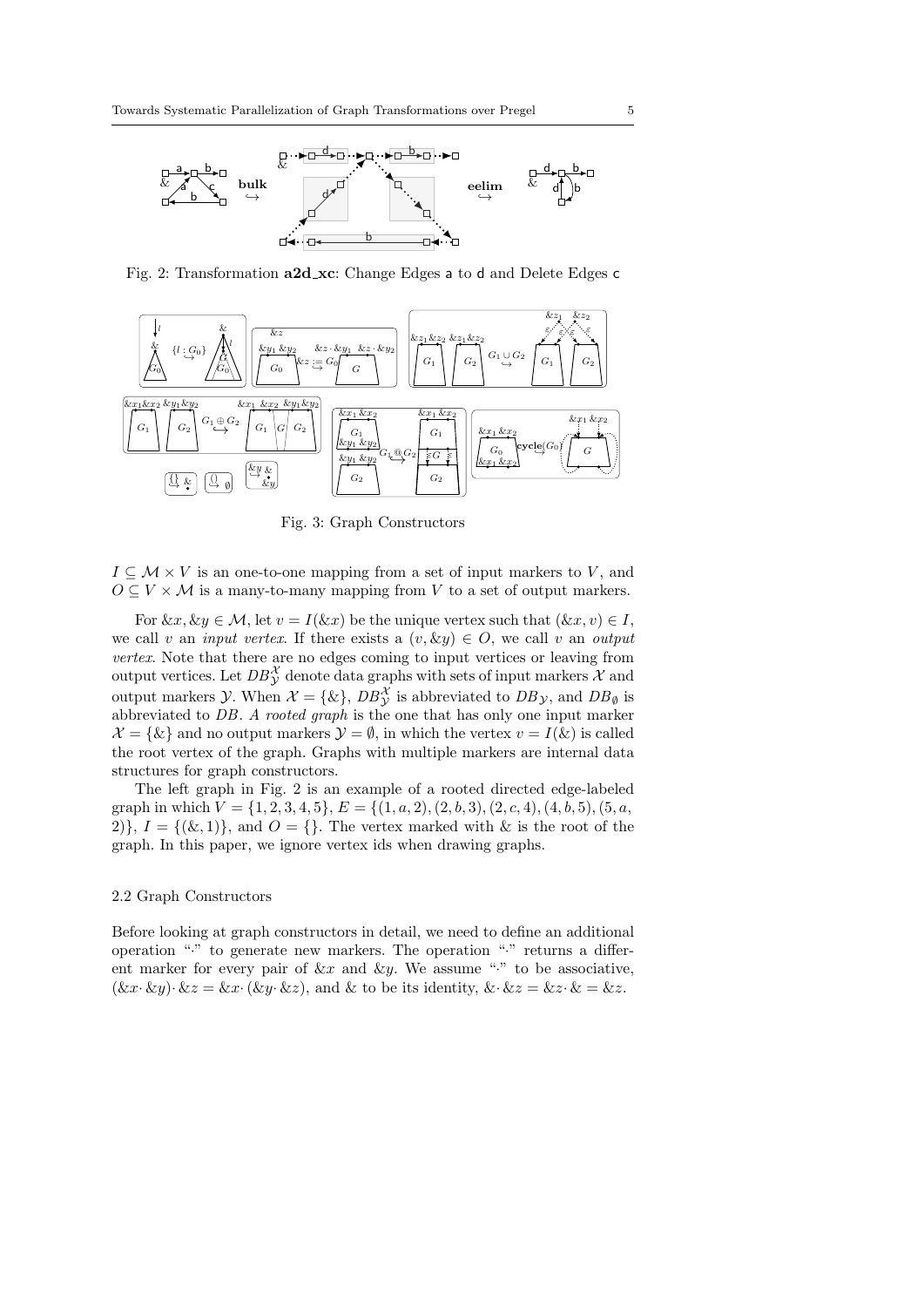

Fig. 4: Meaning of  $\varepsilon$ -Edges. The left graph with  $\varepsilon$ -edges is value equivalent to the right graph without  $\varepsilon$ -edges

There are nine graph constructors in UnCAL. From these constructors, we can build arbitrary directed edge-labeled graphs. Definitions of the constructors are given in Fig. 3 (Dotted arrows denote  $\varepsilon$ -edges). Informally, {} constructs a graph of only one vertex labeled with a default input marker  $\&$ ,  $\{l : G\}$  constructs a new graph G' from the graph G by adding the edge l pointing to the root of  $G$ . The source vertex of  $l$  becomes the root of  $G'$ . The operator ∪ unions two graphs of the same input markers with the aid of εedges. The next two constructors allow us to add input and output markers:  $\&z := G$  takes a graph  $G \in DB_{\mathcal{Y}}^{\mathcal{X}}$  and relabels input vertices with the input marker &z, thus the result is in  $DB_y^{\mathcal{Z} \cdot \mathcal{X}}$ ; &y returns a graph of a single vertex labeled with the default input marker  $\&$  and the output marker  $\&y$ . () constructs an empty graph without any markers and vertices. The disjoint union  $G_1 \oplus G_2$  requires two graphs  $G_1$  and  $G_2$  have disjoint sets of input markers. The operator  $G_1 \tQ G_2$  vertically constructs a graph by plugging output markers of  $G_1$  to input markers of  $G_2$ . It requires  $G_1 \in DB_{\mathcal{Y}}^{\mathcal{X}}$  and  $G_2 \in DB_{\mathcal{Z}}^{\mathcal{Y}}$ , thus  $G_1 \tQ G_2 \tD B_Z^{\chi}$ . Finally, the last operator allows us to introduce cycles by adding  $\varepsilon$ -edges from an output marker to the input marker named after it.

Example 1 The left graph in Fig. 2 can be constructed as follows. (but not uniquely)

$$
\& z \t\t@cycle((\& z := \{a : \& z_1\})\)\n\oplus (\& z_1 := \{b : \{\}\} \cup \{c : \{b : \& z_2\}\})\n\oplus (\& z_2 := \{a : \& z_1\}))
$$

For brevity, we write  $\{l_1:G_1,\ldots,l_n:G_n\}$  to denote  $\{l_1:G_1\}\cup\ldots\cup\{l_n:G_n\}$  $G_n$ , and  $(G_1, \ldots, G_n)$  to  $G_1 \oplus \ldots \oplus G_n$ .

# 2.3 Meaning of  $\varepsilon$ -edges

Theoretically, an  $\varepsilon$ -edge from a vertex v to v' means that all edges emanating from v' should be emanating from v [3]. Eliminating an  $\varepsilon$ -edge  $(v, \varepsilon, v')$  means removing this  $\varepsilon$ -edge and for each edge emanating from  $v'$ ,  $(v', \mathsf{a}, w)$ , a new edge  $(v, a, w)$  is added. Figure 4 shows an example of two equivalent graphs: one contains  $\varepsilon$ -edges and the other has no  $\varepsilon$ -edges. In this paper, we use dotted arrows to denote  $\varepsilon$ -edges.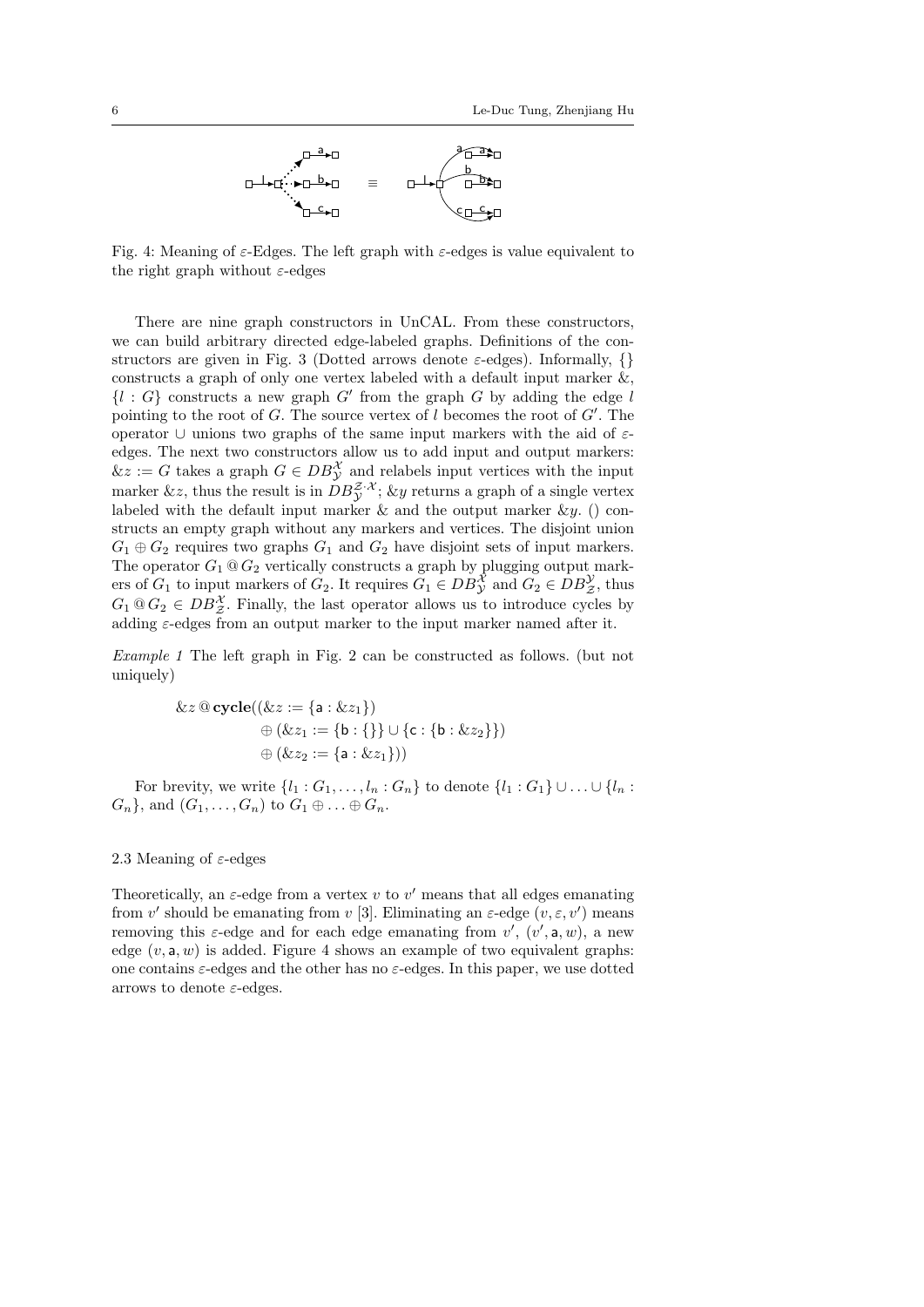*prog* ::= eval  $f [ \circ f ]$  where  $ded \cdots decl$  { program } decl ::=  $f({l : \$g}) = t$  { structural recursive function }<br>  $t := { } |{l : t} | t \cup t | \& x := t | \& y | ()$  { graph constructors } t ::= {} | { $l : t$ } |  $t \cup t$  |  $\&x := t \, | \, \&y |$  ()  $t \oplus t | t \mathcal{Q} t | \mathbf{cycle}(t)$  { graph constructors }  $\{ \text{graph variable } \}$  $f(\$g)$  { function application }  $l ::= a | \hat{sl}$  { label  $(a \in String)$  and label variables }



#### 3 A Domain-Specific Language

In this section, we will show our domain-specific language (DSL) and explain how to map programs written in our DSL to structural recursion. Although the DSL is simplified from the UnCAL language, it covers a wide class of structural recursion that can be efficiently evaluated in parallel. Moreover, thanks to the simplification, fusion rules can be freely applied to the composition of structural recursive functions [3].

## 3.1 Syntax and Semantics

Figure 5 shows the syntax of our language. A program starts with a header that specifies a composition of functions followed by a sequence of function declarations. Declarations are defined in the way of pattern matching and its body is an expression. For a function  $f$ , its argument is in the form of  ${l : \$g}$  that is one of graph constructors presented before (Fig. 3). Note that,  $l$  can be a real label a or a label variable \$l. Declarations of  $f$  are based on pattern matching for  $\{l : \$g\}$ . Only one  $f(\{\$l : \$g\})$  is allowed and must be located after all other declarations of  $f({a : g})$ . The declaration  $f({\mathcal{U} : g})$ will apply for graphs that do not match previous patterns. The body of a declaration is an expression including nine graph constructors, a graph variable and a function application. We require a strict form for function applications in which graph variable is the only argument, which avoids computations that may lead to infinite loop.

The semantics of our language is as follows. Given a set of structural recursive functions (defined by declarations), and a rooted edge-labeled graph, the program returns a new rooted edge-labeled graph by applying a transformation defined by the composition of structural recursive functions. Function composition is denoted by "  $\circ$ ", and, from its definition, we have  $(f_2 \circ f_1) x = f_2(f_1 x)$ . A declaration  $f({l : $q})$  means, for each edge labeled l and its following subgraph  $\mathcal{S}g$  in the input graph, we do some computations on l and then apply the structural recursive functions  $f$  on  $\mathcal{G}g$ . Results returned by applying a function f on adjacent edges are automatically combined by the constructor  $\cup$  as follows:  $f(G_1 \cup G_2) = f(G_1) \cup f(G_2)$ .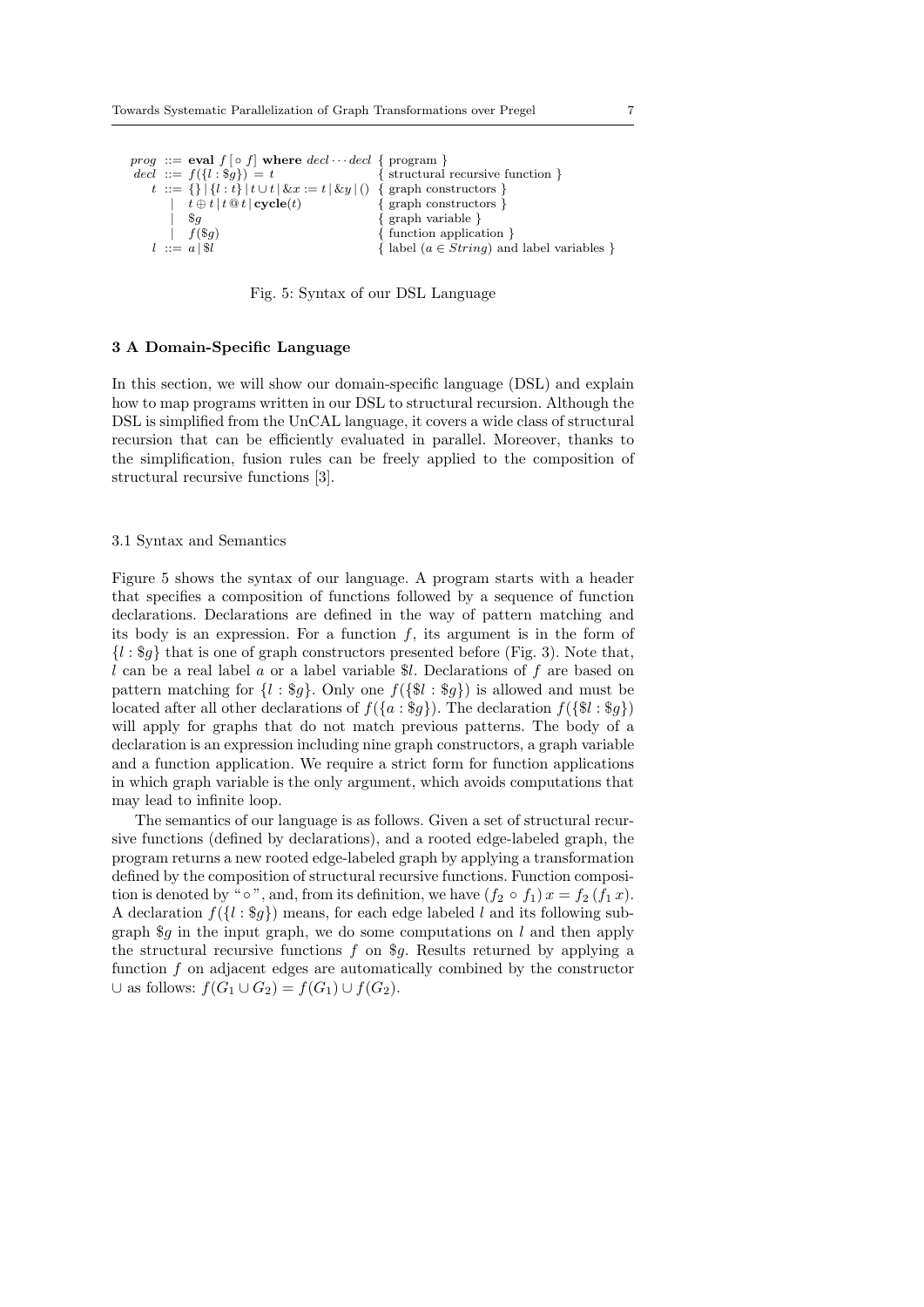Example 2 The following specification  $a2d$  xc relabels edges a to d and contracts edges c. Figure 2 shows input and output graphs for this specification.

eval  $a2d_{\perp}xc$  where  $a2d_{\pi}c(\{a: \$g\}) = \{d : a2d_{\pi}c(\$g)\}$  $a2d_{\text{Lxc}}(\{c: \$g\}) = a2d_{\text{Lxc}}(\$g)$  $a2d_{\mathcal{X}}c({\{\$}l : \$g\}) = {\{\$}l : a2d_{\mathcal{X}}c({\$}g)\}$ 

*Example 3* The following specification  $c$ -b2d changes all edges b, that are reachable from the edge c, to edges d. In this example, we need two mutually recursive functions.

eval  $c_b2d$  where  $c_b2d$  ({c : \\$g}) = {c : \be b2d (\\$g)}  $c_b 2d (\{\$l : \$g\}) = c_b 2d (\$g)$  $b2d (\{b : \$g\}) = \{d : b2d (\$g)\}$  $b2d(\{ $l : $g$}) = \{ $l : b2d({}_{g}^{g}) \}$ 

Remark 1 (Our DSL and UnCAL) Our DSL consists of the essential part of UnCAL including graph constructors and function applications. Conditions isempty over graphs and the comparison of two label variables are omitted.

Fact 1 Our language is powerful enough to described many interesting graph queries and graph transformations. For instance, it has been shown that any regular path queries can be described as mutually recursive functions [13], and graph updating can be compiled into structural recursion  $[6]$ .

3.2 Programs as Parallelizable Structural Recursions

Given a function  $e$  :: {Label  $\cup \varepsilon$ }  $\to DB^{\mathcal{Z}}_{\mathcal{Z}}$ , where  $\mathcal{Z} = \{\&z_1, \ldots, \&z_n\}$ . A function  $h::DB^{\mathcal{X}}_{\mathcal{Y}} \to DB^{\mathcal{X}}_{\mathcal{Y}} \cdot \mathcal{Z}$  is called a parallelizable structural recursive function if the following data value equalities for nine graph constructors hold [3]:

$$
h\left(\{\}\right) \equiv \left(\& z_1 := \{\}, \ldots, \& z_n := \{\}\right) \tag{1}
$$

h ({\$l : \$g}) ≡ e(\$l) @ h (\$g) (2)

$$
h (\mathcal{S}g_1 \cup \mathcal{S}g_2) \equiv h (\mathcal{S}g_1) \cup h (\mathcal{S}g_2)
$$
  
\n
$$
h (\&x := \mathcal{S}g) \equiv \&x \cdot h (\mathcal{S}g)
$$
  
\n
$$
h (\&y) \equiv (\&z_1 := \&y \cdot \&z_1, \dots, \&z_n := \&y \cdot \&z_n)
$$
  
\n
$$
h () \equiv ()
$$
  
\n
$$
h (\mathcal{S}g_1 \oplus \mathcal{S}g_2) \equiv h (\mathcal{S}g_1) \oplus h (\mathcal{S}g_2)
$$
  
\n
$$
h (\mathcal{S}g_1 \oplus \mathcal{S}g_2) \equiv h (\mathcal{S}g_1) \oplus h (\mathcal{S}g_2)
$$
  
\n
$$
h (\csc(yg)) \equiv \csc(yg))
$$
  
\n
$$
h (\csc(yg)) \equiv \csc(yg))
$$

In Eq. (3),  $\&x \cdot (\&z_1 := \$g_1, \ldots, \&z_n := \$g_n)$  denotes  $(\&x \cdot \&z_1 := \$g_1, \ldots,$  $\&x\cdot\&z_n:=\$g_n).$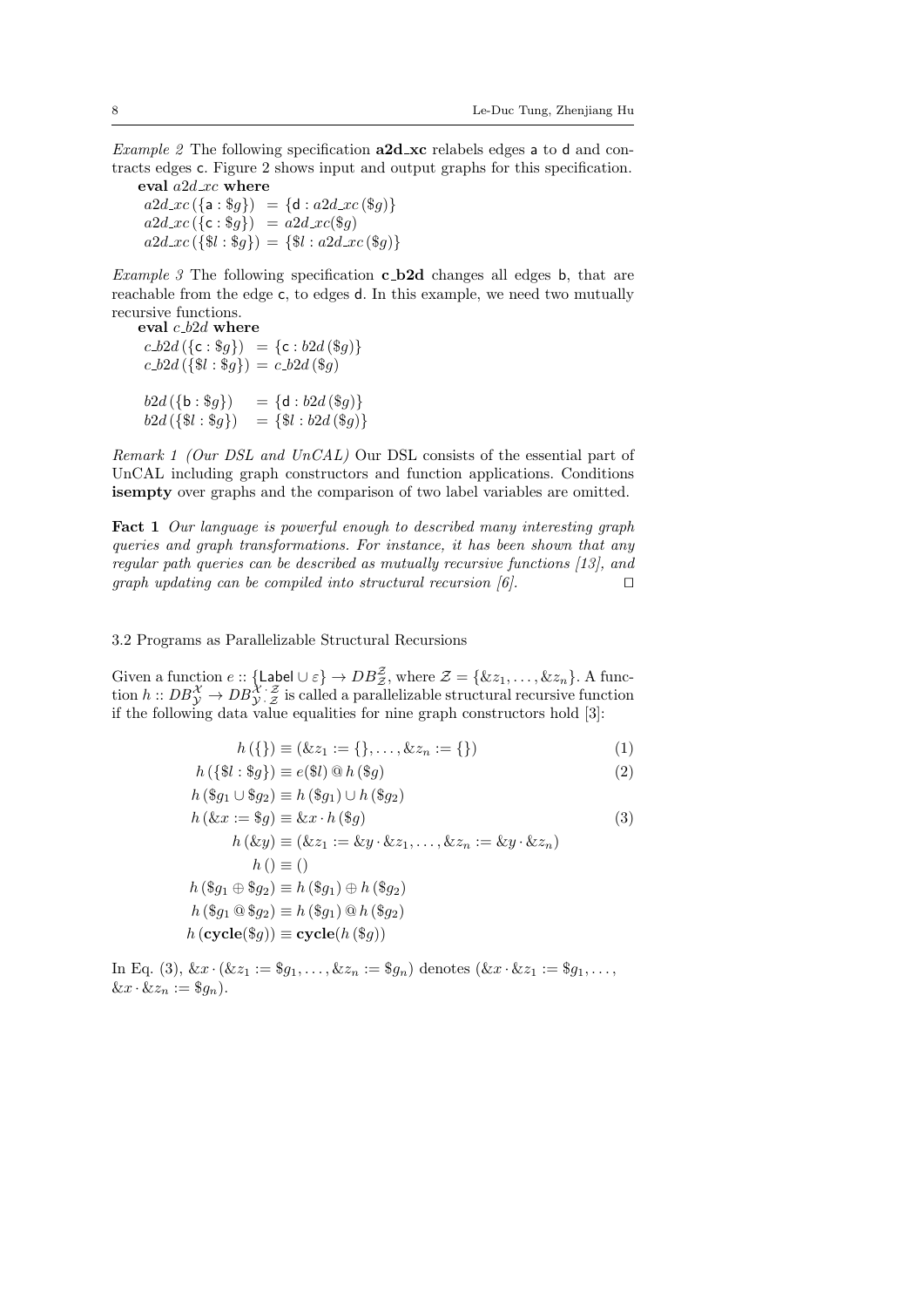For brevity, we denote the function h by  $hom_{\mathcal{Z}}(e)$ , and define it by the following equality.

$$
hom_{\mathcal{Z}}(e) \left( \{\$\mathcal{U} : \$\mathcal{g}\} \right) = e(\$\mathcal{U}) \mathsf{Q} \hom_{\mathcal{Z}}(e) \left( \$\mathcal{g} \right)
$$

Structural recursive functions in our language are  $hom_{\mathcal{Z}}(e)$  functions whose function  $e$  is obtained by transforming pattern matchings into the construct if . . . then . . . else and substituting recursive calls by markers.

For example, the specification  $a2d$  xc is equivalent to  $hom_{\{\&\}}(e)$ , where,

$$
hom_{\{\&\}}(e)(\{\$\mathbf{l} : \$\mathbf{g}\}) = e(\$\mathbf{l}) \t\t\t\t@hom_{\{\&\}}(e)(\$\mathbf{g})
$$

$$
e(\$\mathbf{l}) = \text{if } \$\mathbf{l} = \text{a then } \{\text{d} : \&\}
$$

$$
\text{else if } \$\mathbf{l} = \text{c then } \{\varepsilon : \&\} \text{ else } \{\$\mathbf{l} : \&\}
$$

The specification **c\_b2d** is equivalent to  $\&z_1 \t\t@hom_{\{\&z_1,\&z_2\}}(e)$  by tupling two mutually recursive functions  $c_b2d$  and  $b2d$  as follows. (Note that, here we extract the result of the function c  $b2d$  by using the expression  $\&z_1 \t{0}$ .

$$
e(\$l) = (\&z_1 := \text{if } \$l = \text{c then } \{c : \&z_2\} \text{ else } \&z_1, \&z_2 := \text{if } \$l = \text{b then } \{d : \&z_2\} \text{ else } \{\$l : \&z_2\})
$$

Lemma 1 (Fusion rule [3]) Given two parallelizable structural recursions  $hom_{\mathcal{Z}_1}(e_1)$  and  $hom_{\mathcal{Z}_2}(e_2)$ , the following equality holds.

$$
hom_{\mathcal{Z}_2}(e_2) \circ hom_{\mathcal{Z}_1}(e_1) = hom_{\mathcal{Z}_2}(hom_{\mathcal{Z}_2}(e_2) \circ e_1)
$$

Theorem 1 A program written in our DSL language is equivalent to an expression  $\&z_i \t\t@hom_{\mathcal{Z}}(e)$ , where  $z_i \in \mathcal{Z}$ .

# 4 Strategy for Deriving an Efficient Evaluation

The definition of parallelizable structural recursive function in Sec. 3 suggests a bulk semantics whose idea is to delay computations by introducing  $\varepsilon$ -edges. In general, to evaluate an expression  $hom_z(e)$ , the bulk semantics first creates a bulk graph by using  $\varepsilon$ -edges to connect results of the application of the function e on each edge. After that, the final result is obtained by computing transitive closure for  $\varepsilon$ -edges. In particular, the bulk graph is created as follows. For each vertex v,  $|\mathcal{Z}|$  disjoint copies of v are created, then the function e is applied to every edge to create subgraphs with  $|\mathcal{Z}|$  input markers and  $|\mathcal{Z}|$  output markers. The bulk graph is created by, based on input and output markers, connecting disjoint vertices and subgraphs via  $\varepsilon$ -edges. It is clear that the bulk semantics enables a parallel evaluation. The following equation captures the above computation.

$$
hom_{\mathcal{Z}}(e) = \text{edim} \circ \text{bulk}_{\mathcal{Z}}(e)
$$

where the function  $bulk z (e)$  is to compute a bulk graph and *eelim* is to eliminate  $\varepsilon$ -edges. Figure 2 shows an example of the above computation for the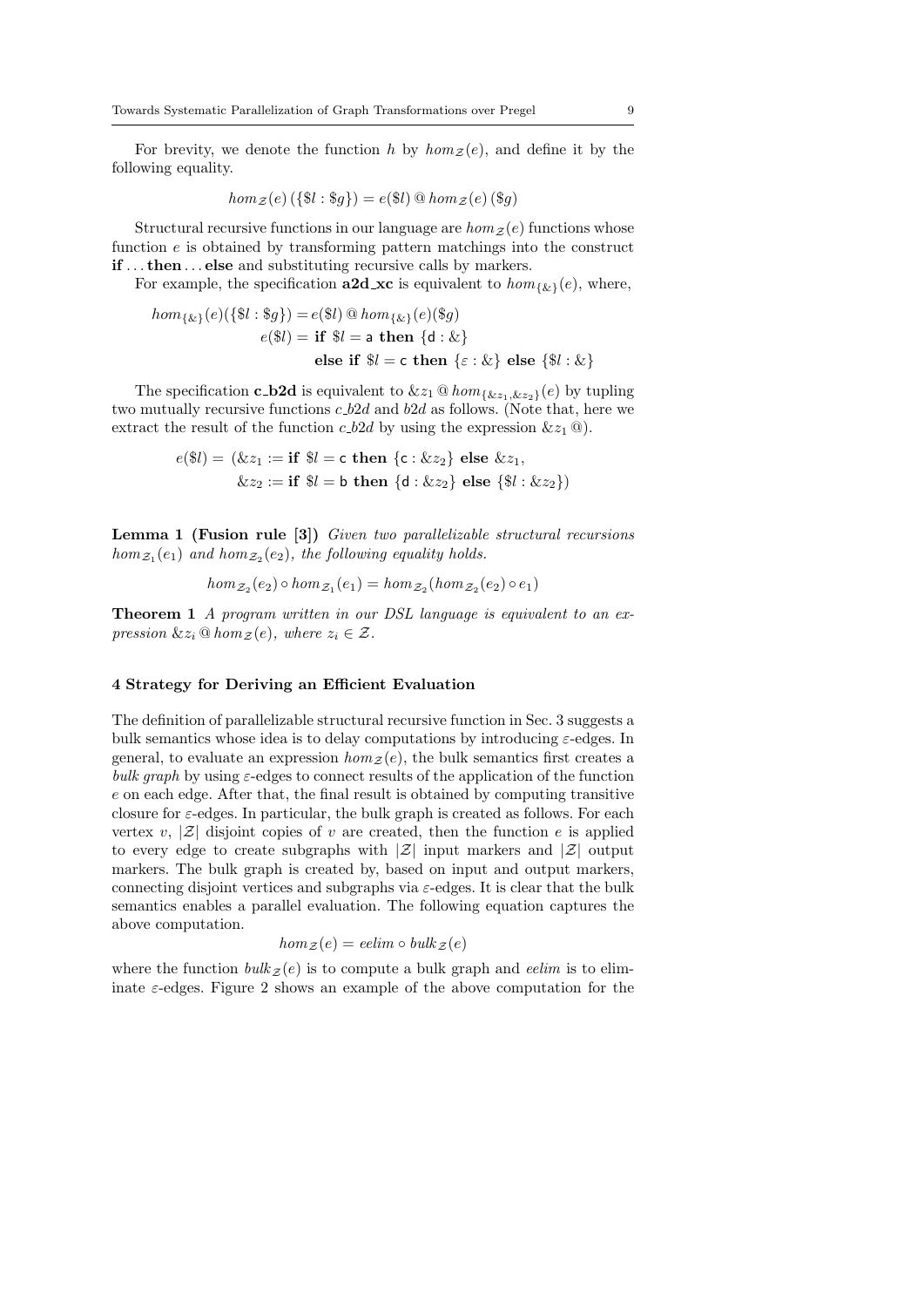specification  $a2d$ <sub>xc</sub>. Subgraphs surrounded by a shaded rectangle are results of the application of the function e on edges.

Now, we consider the situation where we use the bulk semantics to evaluate our program,  $\&z_i \t\t@hom_{\mathcal{Z}}(e)$ . Recall that the result of  $hom_{\mathcal{Z}}(e)$  is a graph with  $|\mathcal{Z}|$  input markers, and  $\&z_i$  is one of its input markers. Therefore.  $\&z_i \, \mathcal{Q}$  is actually a reachability computation that returns a graph whose edges and vertices are reachable from the vertex v, where  $v = I(\&z_i)$ . The reachability computation is a basic computation "skeleton" in Pregel model [8], so we consider it an efficient and scalable one from the standpoint of Pregel model. Now, we have

$$
\&z_i\circledcirc hom_{\mathcal{Z}}(e)=\mathit{reach}_{\{\&z_i\}}\circ\mathit{eelim}\circ\mathit{bulk}_{\mathcal{Z}}(e)
$$

where the function  $reach_{\{kz_i\}}$  denotes the reachability computation for  $\&z_i \, \textcircled{a}$ .

To minimize the amount of  $\varepsilon$ -edges as well as redundant edges produced by  $bulk z (e)$ , we propose a hybrid approach of recursive semantics and bulk semantics. The recursive semantics is to compute a *marker graph* whose each vertex u consists of a set of *possible markers*  $\mathcal{X}_u \subseteq \mathcal{Z}$ . After that, in the bulk semantics, for each vertex u, we create exactly  $|\mathcal{X}_u|$  disjoint vertices, and then the function  $e$ , instead of computing a graph of  $|\mathcal{Z}|$  disjoint subgraphs, computes a graph of only  $|\mathcal{X}_u|$  disjoint subgraphs. It is important to note that intermediate graphs generated are very close to the final result.

In order to express both semantics, we extract two functions  $e_{\rightarrow}$  and  $e_{\pi}$ from the function e of  $hom_Z(e)$ 

$$
e_{\rightarrow} :: (\mathcal{M}_t, \{\text{Label } \cup \varepsilon\}) \to \mathcal{M}
$$
  
\n
$$
e_{\rightarrow}(\&z, \$l) = \text{ let } (vs, es, is, os) = \&z \mathbb{Q}e(\$l) \text{ in } map \text{ and } os
$$
  
\n
$$
e_{\pi} :: (\mathcal{M}_t, \{\text{Label } \cup \varepsilon\}) \to DB_{\mathcal{Z}}^{\mathcal{M}}
$$
  
\n
$$
e_{\pi}(\&z, \$l) = \&z \mathbb{Q}e(\$l)
$$

where,  $\mathcal{M}_t$  is a type for markers; function  $e_{\rightarrow}$  is like a transition function in automaton, where, for each label  $\$l$  and input marker  $\&z$  we compute a set of (output) markers reachable from  $\&z$  in the graph generated by function  $e$ ; function  $e_{\pi}$  is simply a project function. Note that these two functions are statically derived from a given function e.

Our program is now evaluated as follows.

$$
\&z_i\circledcirc hom_{\mathcal{Z}}(e)=\text{reach}_{\{\&z_i\}}\circ\text{edim}\circ\text{bulk}'_{\mathcal{Z}}(e_{\pi})\circ\text{mark}_{\{\&z_i\}}(e_{\rightarrow})\qquad(4)
$$

The function  $mark_{\{\&z_i\}}(e_{\rightarrow})$  is to compute a marker graph using recursive semantics. It starts from the root of an input graph with the input marker  $\&z_i$ , and recursively uses  $e_{\rightarrow}$  to find all markers a vertex can have. Vertices having no markers will be removed after that. The function  $bulk'_{\mathcal{Z}}(e_{\pi})$  is similar to  $bulk z (e)$  but  $e_{\pi}$  is applied with respect to markers  $&z$  of source vertices. Note that, although the function  $\textit{bulk}'_{\mathcal{Z}}(e_{\pi})$  now generates a graph with only one input marker, the function  $reach_{\{&z_1\}}$  is necessary to find a smaller equivalent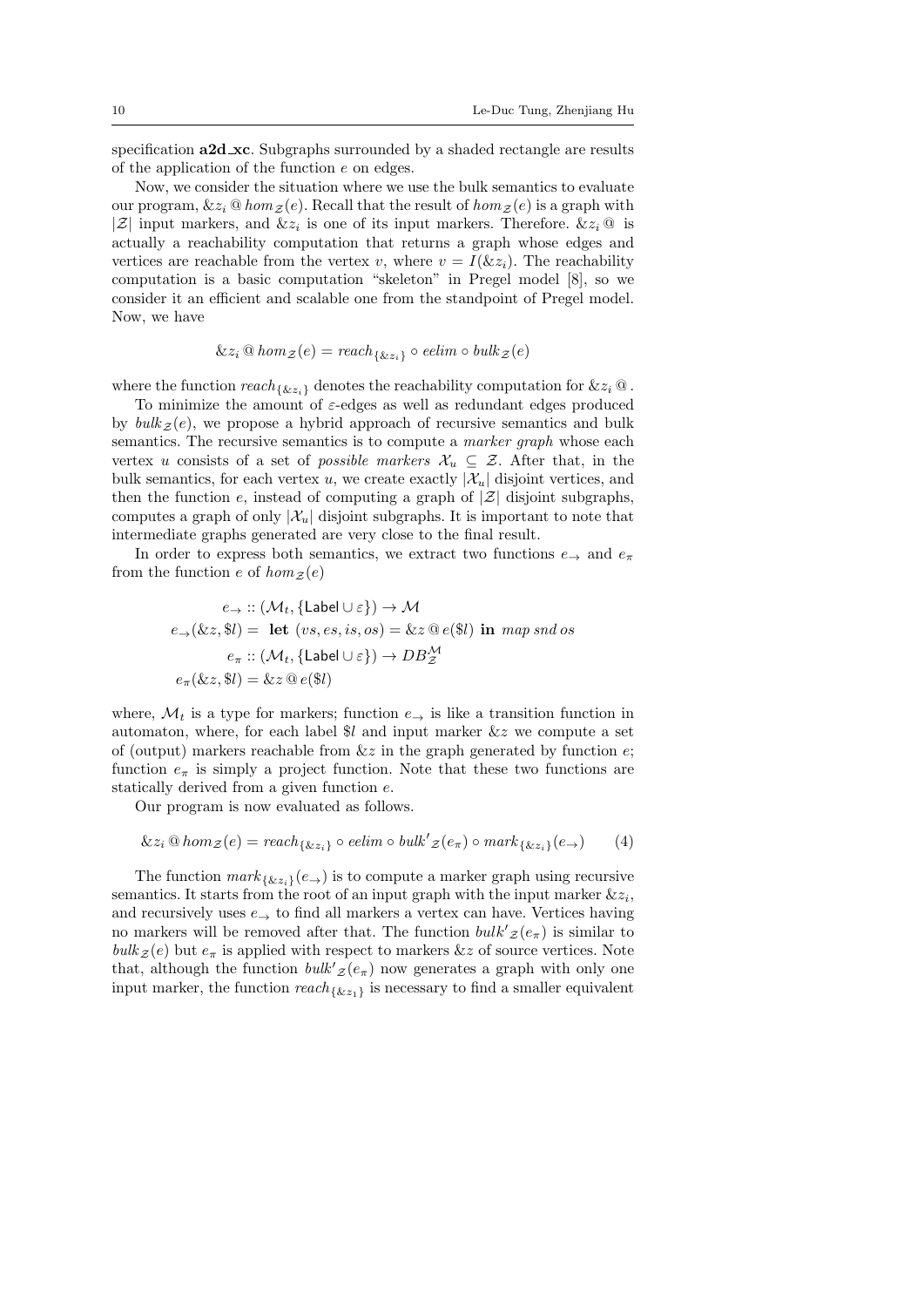

Fig. 6: Intermediate Graphs During the Computation for the Specification c b2d. Values inside a box are vertex values not vertex ids

graph because the  $\varepsilon$ -edge elimination might produce redundant edges and vertices that are unreachable from the root.

We consider the example **c\_b2d** to see in detail how to evaluate it with our approach. From its function e:

$$
e(\$l) = (\&z_1 := \textbf{if } \$l = \textbf{c} \textbf{ then } \{ \textbf{c} : \&z_2 \} \textbf{ else } \&z_1,
$$
  

$$
\&z_2 := \textbf{if } \$l = \textbf{b} \textbf{ then } \{ \textbf{d} : \&z_2 \} \textbf{ else } \{ \$l : \&z_2 \})
$$

we have two functions  $e_{\rightarrow}$  and  $e_{\pi}$  as follows.

e<sup>→</sup> = λ(&z, \$l). (&z, \$l) match { case (&z1, c) ⇒ {&z2} case (&z1, ) ⇒ {&z1} case (&z2, b) ⇒ {&z2} case (&z2, ) ⇒ {&z2} } e<sup>π</sup> = λ(&z, \$l). (&z, \$l) match { case (&z1, c) ⇒ &z<sup>1</sup> := {c : &z2} case (&z1, ) ⇒ &z<sup>1</sup> := &z<sup>1</sup> case (&z2, b) ⇒ &z<sup>2</sup> := {d : &z2} case (&z2, ) ⇒ &z<sup>2</sup> := {\$l : &z2} }

Figure 6 shows intermediate graphs for the example **c\_b2d**. The marker graph in Fig. 6(b) is the result of our recursive semantics and the bulk graph in Fig. 6(c) is the result of our bulk semantics. The marker graph is computed as follows. First, the root vertex is initialized with a singleton set  $\{\&z_1\}$ , where  $\&z_1$  is the marker in our program. We evaluate the first edge  $(u, \mathsf{a}, v)$  from the root. Its result,  $e_{\rightarrow}(\&z_1,\mathsf{a})=\{\&z_1\}$ , is written to the vertex v. Next, we concurently evaluate two edges  $(v, \mathbf{b}, w_1)$  and  $(v, \mathbf{c}, w_2)$  emanating from v, and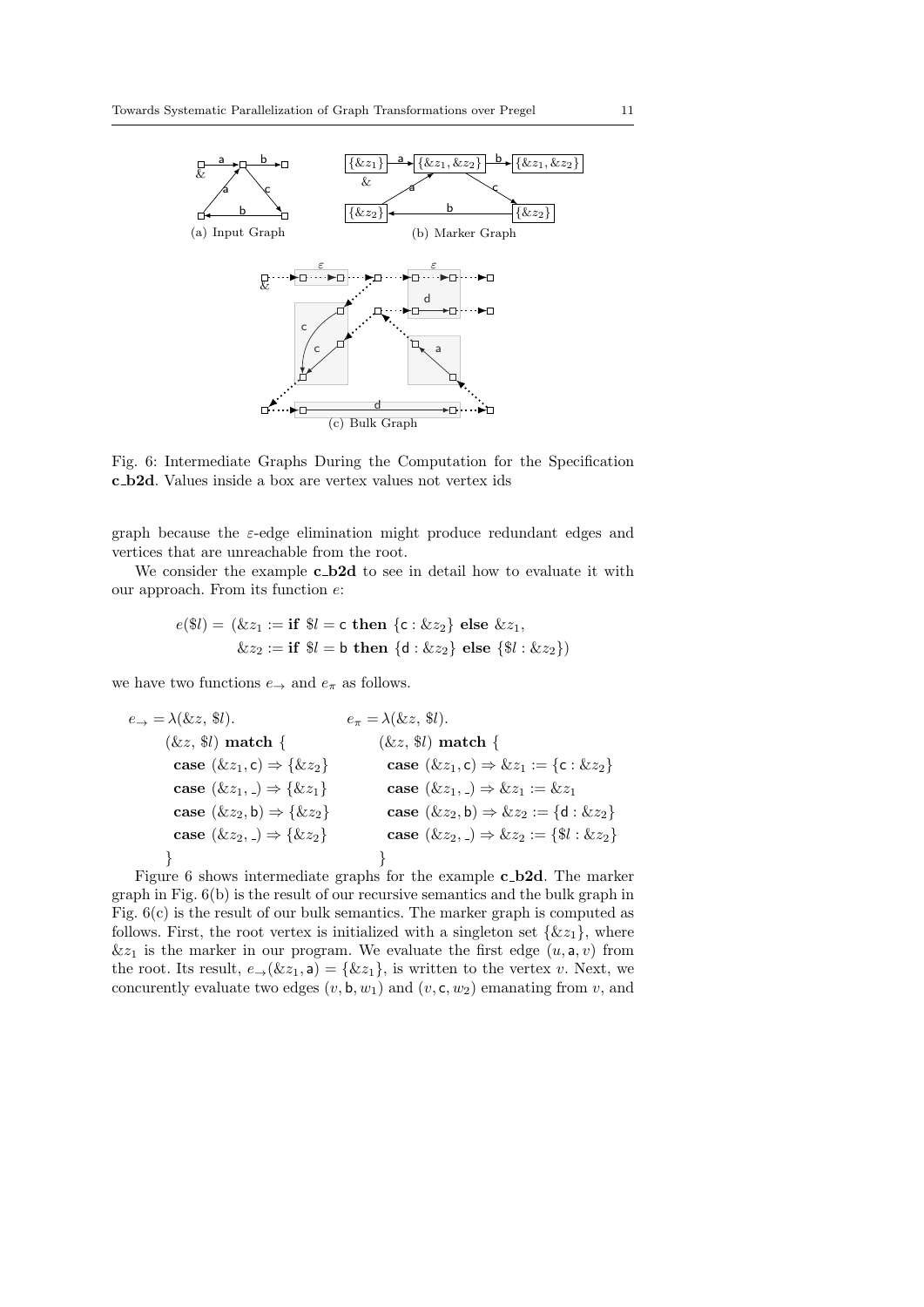

Fig. 7: Overview of Our Framework

results are written to respective targets  $w_1, w_2$ . This procedure is iterated and then terminated when it can not find new markers to add to vertices. The bulk graph is then computed as follows. For a vertex u, and its set of markers  $\mathcal{X}_u$ , we create  $|\mathcal{X}_u|$  disjoint vertices. Next, we apply the function  $e_{\pi}$  on each edge  $(u, l, v)$  and each marker in  $\mathcal{X}_u$ , producing a subgraph of  $|\mathcal{X}_u|$  input markers. In Fig.  $6(c)$ , these subgraphs are surrounded by a shaded rectangle. Finally, we use  $\varepsilon$ -edges to connect disjoint vertices and subgraphs.

## 5 A High-Level Parallel Programming Framework for Graphs

In this section, we present our high-level framework that automatically compiles transformations written in our DSL into Pregel programs based on Eq. 4. We formalize some efficient Pregel computations and use them as basic skeletons to describe our evaluation.

# 5.1 Overview

Figure 7 shows components in our framework. It accepts a rooted directed edge-labeled graph and a specification written in our DSL language as inputs. It returns a rooted directed edge-labeled graph. The component "Code Generator" analyses the specification and generates a main program. In particular, it generates two functions  $e_{\rightarrow}$  and  $e_{\pi}$ . It is also the place to do optimizations such as fusion rule or tupling rule. The component "Parameterized Pregel Algorithms" contains a set of efficient Pregel algorithms for functions such as mark, bulk, eelim, reach. The main program utilizes these functions in order to construct a complete program for the input specification. Next sections will focus on designing efficient Pregel algorithms for the component "Parameterized Pregel Algorithms".

#### 5.2 Basic Skeletons in Pregel Programming Model

In order to describe our evaluation, we first formalize some efficient computations in the Pregel programming model. We refer to these computations as basic skeletons. Our formalization is inspired by APIs of GraphX library [18],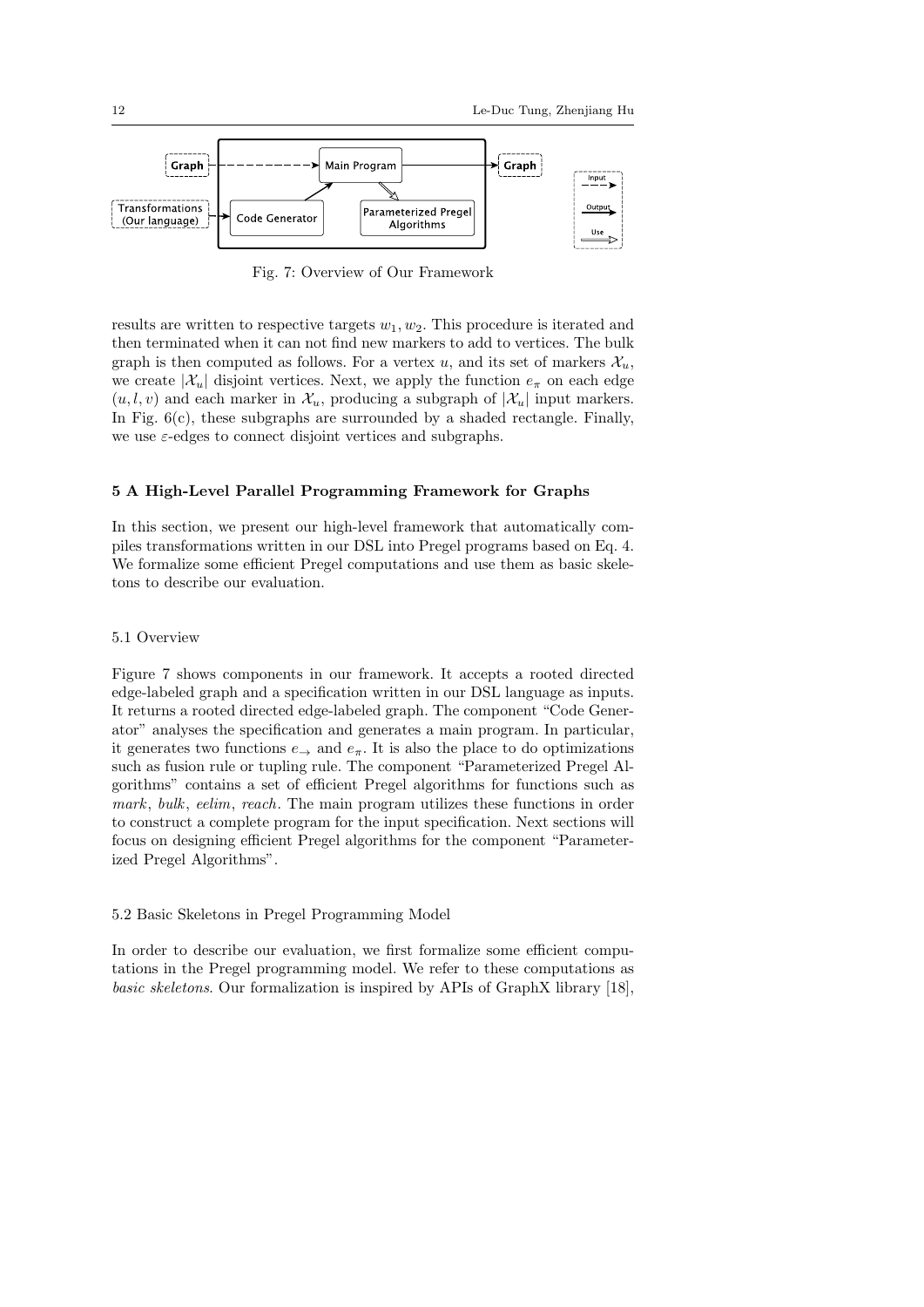a functional implementation of the Google Pregel model. However, the significant difference is that GraphX allows users to access to the full information of both the source vertex and the destination vertex of an edge, while our skeletons only access to the full information of the source vertex, and the id of destination vertex. In that sense, our skeletons are closer to the Google Pregel model.

We consider a distributed graph of a type of Graph[VD, ED], where VD is a type for vertex values and ED is a type for edge values. Vertex ID has a type of VID. Our function descriptions are written in functional programming style, in particular we borrow the syntax of Scala functional language. The notation (a => b) is a lambda abstraction ( $\lambda$ a.b). Returned value of a function is the returned value of the last statement in the function. Functions i is to take the *i*-th element in a tuple, i.e.  $(a, b)$ . 2 returns the value b.

The first skeleton is pregel. This skeleton executes in a series of supersteps in which vertices receive an aggregate of incomming messages from the previous superstep, compute a new value for the vertex value, and send messages to neighbouring vertices in the next superstep. Only vertices receiving messages are involved in the next superstep. Its computation finishes when there are no messages in transit. Below is the signature of the pregel skeleton:

```
pregel[A](initialMsg : A)(
          vprog = (VID, VD, A) \Rightarrow VD,sendMsg = (VID, VD, ED, VID) => Message[(VID, A)].
          mergeMsg = (A, A) => A)
```
where, vprog is to update vertex values, its arguments include a vertex (id and value) and an aggregate of incoming messages. In the first superstep, the aggregate of incoming messages is initialized by the message intializeMsg and sent to all vertices. The argument of sendMsg is an edge including its source vertex, its source vertex value, edge label, and its target vertex id. The function mergeMsg is to define an aggregate operator over incoming messages.

In addition to the skeleton pregel, we have three one-step skeletons (mapVertices, subgraph, mutateGraph) and one two-step skeleton (pregel2):

```
mapVertices(vprog = (VID, VD1) => VD2)
subgraph(vpred = (VID, VD) \implies Bool,epred = (VID, VD, ED, VID) \Rightarrow Bool)mutateGraph(efunc = (VID, VD1, ED1, VID)
                  => Set[(VID, VD2, ED2, VID)])
pregel2[A](sendMsg = (VID, VD, ED, VID) => Message[(VID, A)],
           mergeMsg = (A, A) => A,
            vprog = (VID, UD, A) \Rightarrow VD)
```
The skeleton mapVertices applies a function to vertices to update their values, it might change the type of vertex values but always keep the vertex id unchanged. The skeleton subgraph filters a graph based on vertices or edges or both. The skeleton mutateGraph generates a new graph from the union of sets of edges generated by applying the function efunc on edges. Users must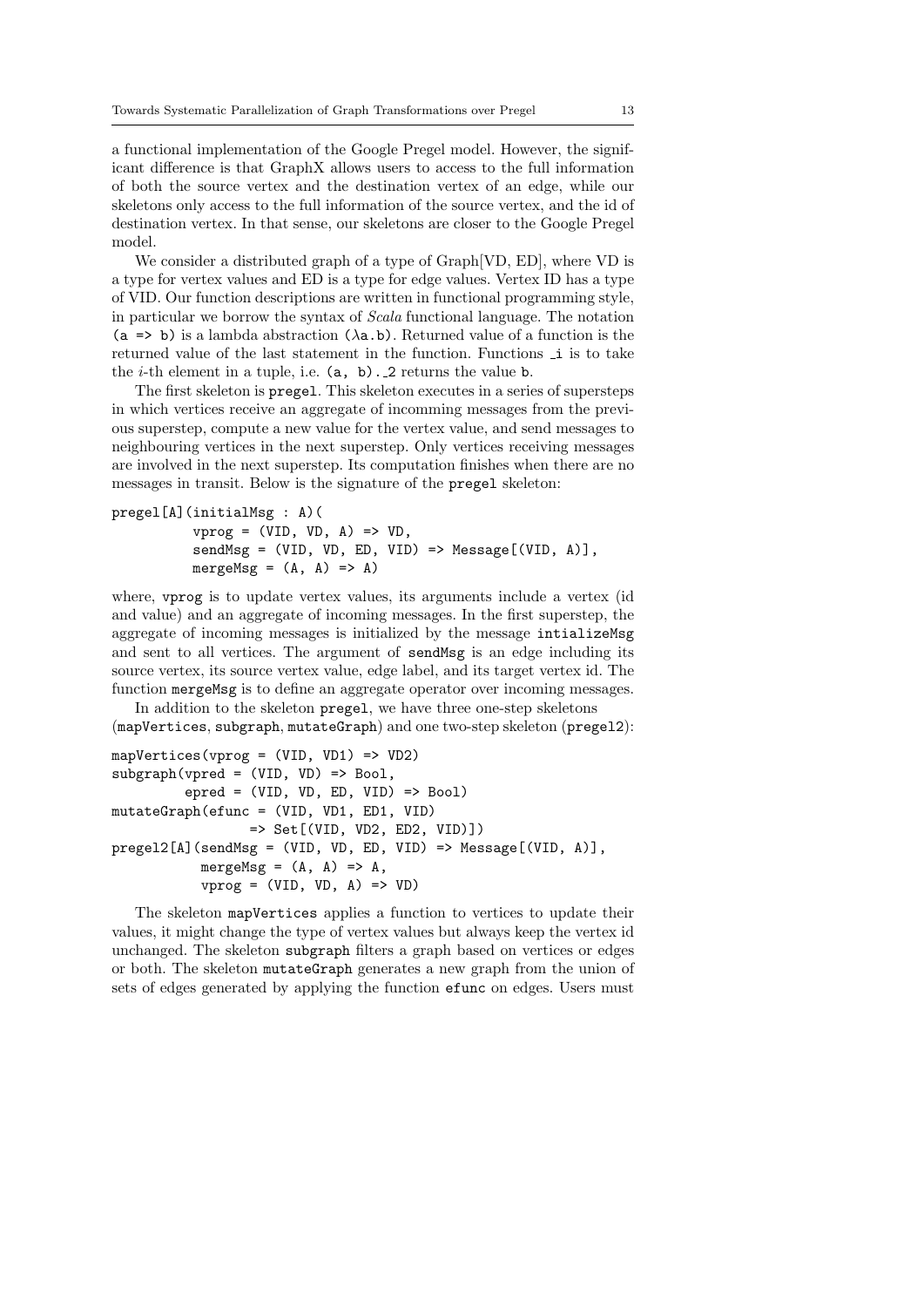ensure the consistence of ids and values for vertices. The pregel2 is quite similar to MapReduce computation, vertices send a message to its neighbouring vertices, then, in the next superstep, vertices combine the incoming messages and update their values.

For example, the following code computes a graph whose vertices and edges are reachable from a given vertex, say, a vertex with id 1.

```
g.mapVertices((vid, vd) => (vid==1 ? true : false, false)
 .pregel(false)(
      (vid, (re, flag), ms) => {
            (re && !ms) ? (re, true) : (ms, !re)
      },
      (srcid, (re, flag), 1, dstid) => {
             flag ? Message[(dstId, true)]: Message[Empty]
      },
      (a, b) \Rightarrow a | b).subgraph(vpred = (vid, vd) => vd._1)
```
Next sections will show how to use these skeletons to express our evaluation.

# 5.3 Marker Graph Computation

A marker graph is computed by the skeleton pregel. Each vertex maintains a triple  $(x, ys, zs)$ , where x denotes whether the vertex is the root or not, ys is a set of markers and zs is a set of new markers received from other vertices but not in  $ys$ . Let  $r$  be the id of the root in the input graph. Following is the computation of the function  $\text{mark}_{\{kz\}}(e_{\rightarrow}).$ 

```
mark = (kz, e_{\rightarrow}, g) => {
 g.mapVertices((id, _) => ((id==r)? true:false, (\emptyset, \emptyset))
  .pregel(∅)(
   (vi, vd, msg) => { /* vprog */
      let (isRoot, curr_mrk, new_mrk) = vd in
       if (isRoot) {
          (isRoot, &z, &z)} else {
          (isRoot, curr_mrk ∪ msg, msg \ (msg ∩ curr_mrk))
       }
   },
   (si, sd, ed, di) => \} /* sendMsg */
       outMrk = sd._3.flatMap(mrk => e_{\rightarrow}(mrk, ed))
       (!outMrk.empty) ? Message((di, outMrk)) : Message[Empty]
   },
   (a, b) \Rightarrow a \cup b /* mergeMsg */
  .mapVertices((id, v) => (v. 1, v. 2)) }
```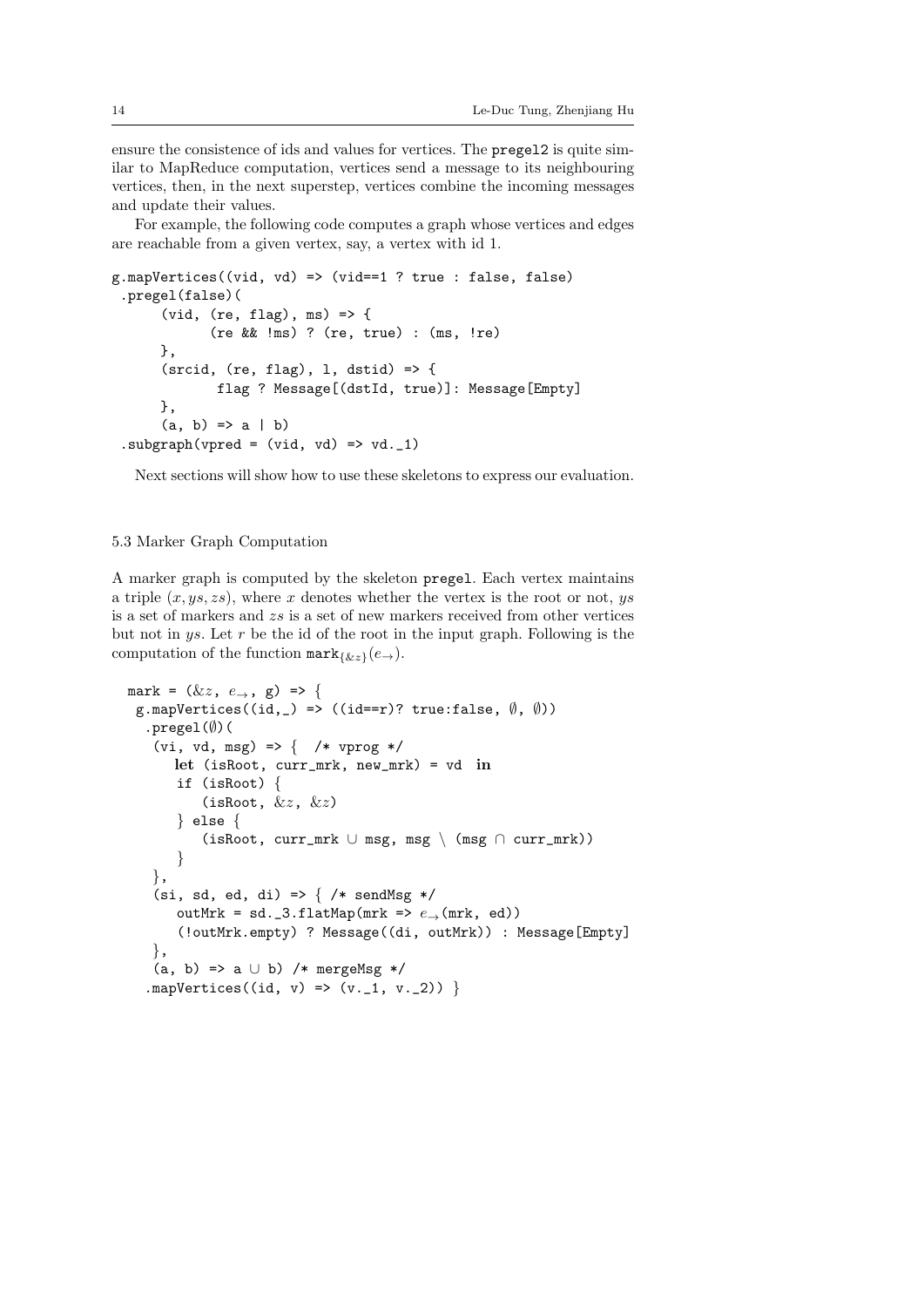# 5.4 Bulk Graph Computation

To compute a bulk graph from a marker graph, we need only one superstep and use the skeleton mutateGraph.

```
bulk = (e_{\pi}, g) => {g.mutateGraph(
  (si, sd, ed, di) \Rightarrowsg = sd._2.png(mrk => e_{\pi}(mrk, ed)).reduce((a, b) => a \oplus b) /*disjoint subgraphs*/
     InEps = sg.I._1.map((m, id) => Edge(genId(m, si), sd, \varepsilon, id)
     OutEps = sg.0.2.\text{map}((m, id))=> Edge(id, (false,\emptyset), \varepsilon, genId(m, di))
     InEps ∪ sg.E ∪ OutEps
  \{\) .mapVertices((vi, vd) => vd._1) \}
```
We apply a function  $e_{\pi}$  on edges to create a "forest" of disjoint subgraphs. Disjoint vertices are created from markers and source/target vertex ids. We need a function genId to generate a unique id for a pair of a marker and a vertex id, which helps Pregel model correctly merge new vertices to form a new graph. Note that, all vertices in the graph sg are initialized to a default value (false,  $\emptyset$ ), while disjoint vertices of a source vertex are initialized to the value of the source vertex.

#### 5.5 Elimination of  $\varepsilon$ -edges

We propose a parallel implementation to eliminate  $\varepsilon$ -edges in a graph. It includes two phases, the first one is to send information of  $\varepsilon$ -edges and the second one is to contract  $\varepsilon$ -edges. Consider two consecutive edges  $(u, \varepsilon, v)$  and  $(v, l, w)$ , eliminating the edge  $(u, \varepsilon, v)$  means (1) adding an edge  $(u, l, w)$  and (2) removing the edge  $(u, \varepsilon, v)$ . The removing of the edge  $(u, \varepsilon, v)$  should be done at the vertex u, and the adding of an edge  $(u, l, w)$  should be done at the vertex v because only the vertex v has the information of  $l$  and  $w$ . However, the vertex  $v$  has no information of its incoming vertex  $u$ , so we need an additional superstep to send the information of the vertex  $u$  to  $v$ . Note that, this parallel implementation can not deal with cycles of  $\varepsilon$ -edges (all edges in the cycles are  $\varepsilon$ -edges), but we believe this problem can be easily solved by computing strongly connected components in advance.

Figure 8 shows a simple example of the  $\varepsilon$ -edge elimination with 5 supersteps. Values inside a box denote the id of a vertex, and values below a vertex are content of incoming messages. After the first phase (sending  $\varepsilon$  information), vertices 2, 3 and 4 know their sets of incoming edges  $\{1\}$ ,  $\{2\}$  and  $\{3\}$  respectively. Then, they use these sets to contract  $\varepsilon$ -edges in the second phase. In the fifth superstep, we can not find any  $\varepsilon$ -edges so we stop the  $\varepsilon$ -edge elimination.

We use the skeleton pregel2 to aggregate  $\varepsilon$ -edges information and use the skeleton mutateGraph to contract  $\varepsilon$ -edges.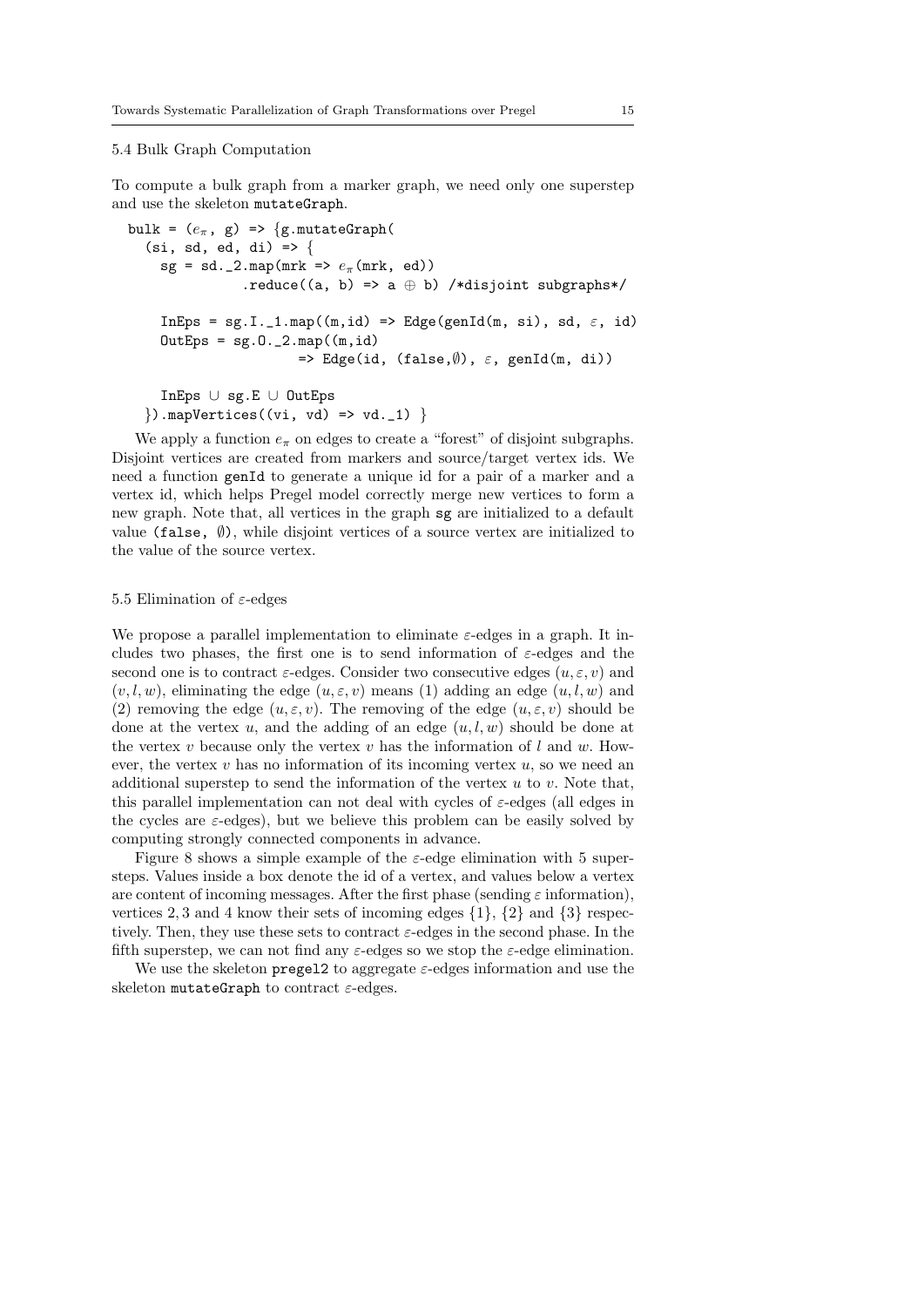

Fig. 8: Parallel Elimination of  $\varepsilon$ -edges. Here, a value inside a vertex is a vertex id, and a set below a vertex is the union of messgages the vertex received

```
epsElim = g => {
  let epsAgg = pregel2(
    (si,sd,ed,di) => {
       (ed == \varepsilon) ? Message((di,{(si,sd)})) : Message[Empty]
    },
    (a, b) \Rightarrow a \cup b,
    (vi, vd, ms) \implies (vd. 1, ms)in
  g = \text{epsAgg}(g)epsInfo = g.subgraph(vpred = (vi, vd) => vd._2.empty)while (epsInfo.vertices.count() > 0) {
    g = g.mutateGraph((si, sd, ed, di) \Rightarrowres = sd._2.png((vi, vd) \Rightarrow Edge(vi, vd, ed, di))if (ed == \varepsilon) {
               res /* delete \varepsilon-edge */} else {
               res ∪ Edge((si, sd, ed, di))
             }
           })
    g = \text{epsAgg}(g)epsInfo = g.subgraph(vpred = (vi, vd) => vd._2.empty)}
}
```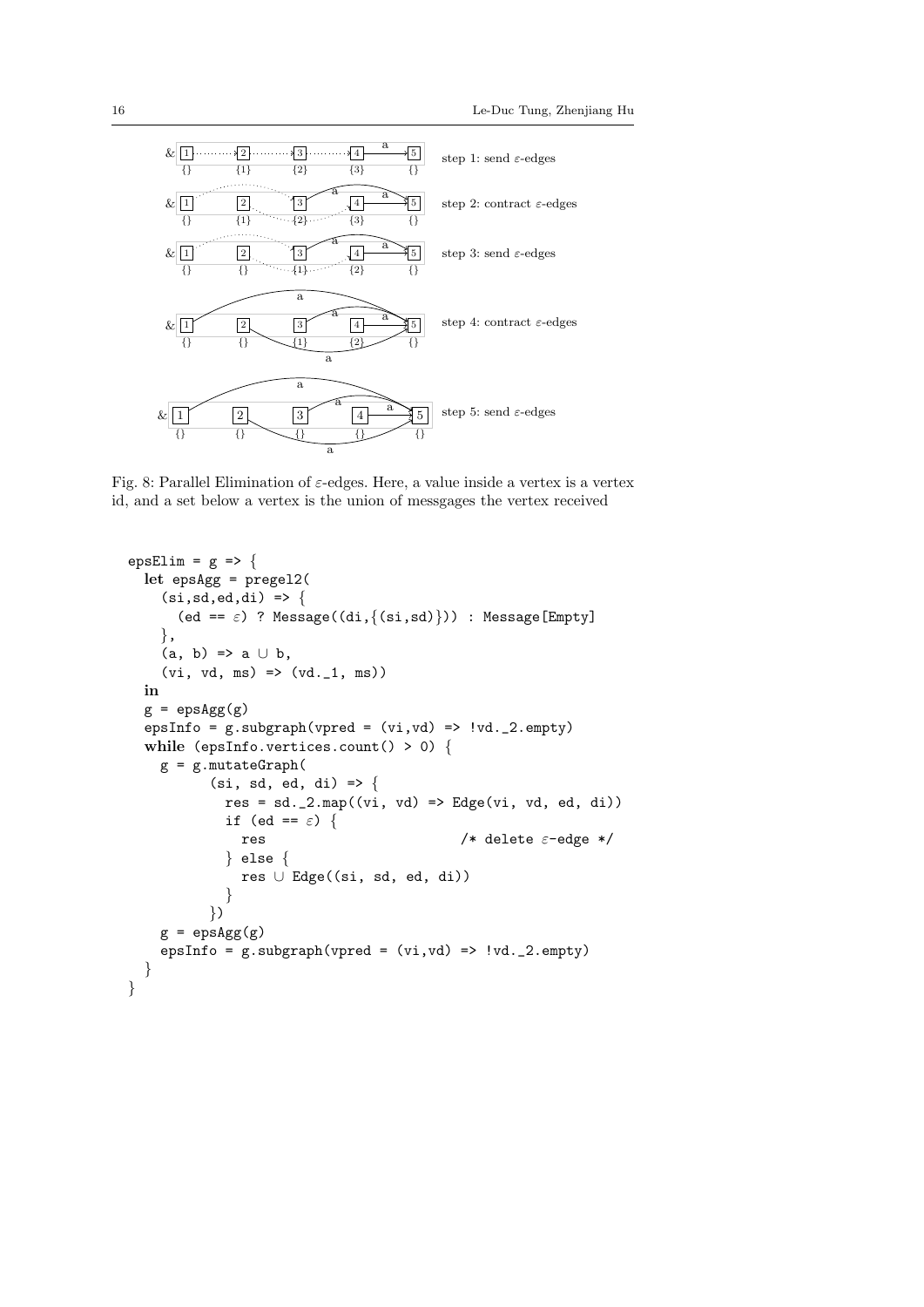

Fig. 9: Varying graph size (Citation)



Fig. 11: Varying graph size (Youtube)



Fig. 10: Varying CPU number (Citation)



Fig. 12: Varying CPU number (Youtube)

# 6 Preliminary Results

Apart from our framework, we implemented the pure bulk semantics [3], in which we used our parallel algorithm for the phase of  $\varepsilon$ -edge elimination. We will compare our framework with the pure bulk semantics to evaluate our proposal. Both the pure bulk semantics and our framework<sup>1</sup> are implemented in GraphX system [18].

The environment of our experiments is the following:  $Intel(R)$   $Xeon(R)$ CPU E5620@2.40GHz 16 cores, 48GB memory, GraphX in Spark 1.3.0, Hadoop 2.4.2. We set up GraphX working in a distributed mode.

We used two following datasets: (a) Citation<sup>2</sup>, in which data are papers (Title, Authors, Conference, Year, References), (b) Youtube<sup>3</sup> , in which data are videos (Uploader, Category, Length, Related IDs, etc.). These datasets need to be converted to rooted edge-labeled graphs. Figure 1 at the beginning of this paper shows a snapshot of a graph for the citation network. The citation graph has 7 462 913 vertices and 8 784 415 edges, and the youtube graph has 13 501 697 vertices and 17 179 944 edges.

<sup>1</sup> source code: http://www.prg.nii.ac.jp/members/tungld/gito-graphxApr1.tar.gz

 $^2\,$ http://arnetminer.org/billboard/citation, dataset: citation-network V1

<sup>3</sup> http://netsg.cs.sfu.ca/youtubedata/, dataset: 0222, Feb. 22nd, 2007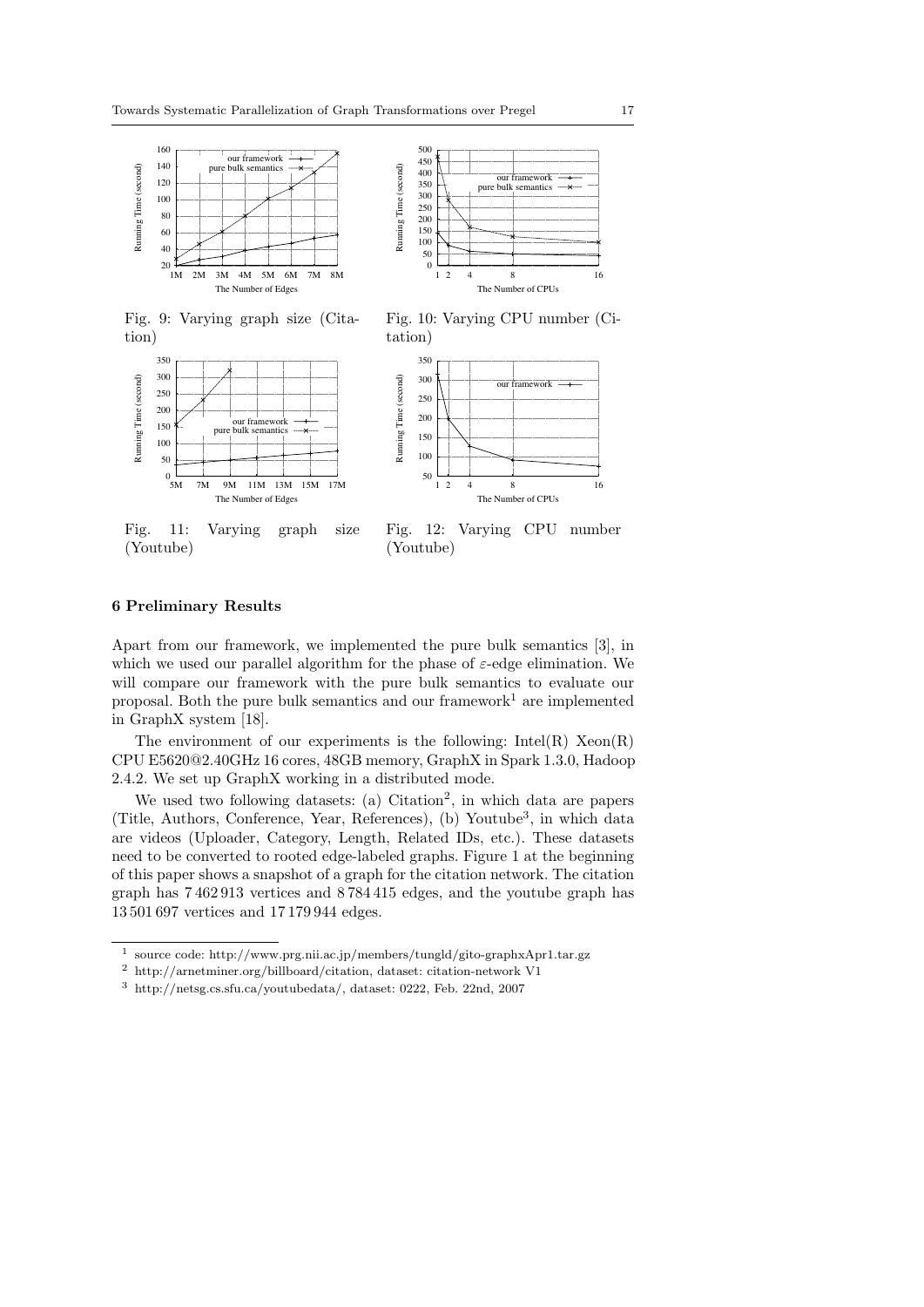We did experiments with transformations of four mutually recursive functions. First, we changed graph size to see how our framework performs when increasing the size of input data, while setting the number of cpus to 16. Figure 9 and 11 show results for citation and youtube graphs, respectively. It is clear that, for the citation graph, our framework outperforms the pure bulk semantics though the pure bulk semantics seems linear to the size of graph. However, for the youtube graph, the pure bulk semantics can not deal with a graph of 11 million edges. It can generate a bulk graph, but can not finish the  $\varepsilon$ -edge elimination due to an "out-of-memory" error. By contrast, our framework works smoothly even for the graph of 17 million edges.

Next, we changed the number of cpus and fix the graph size at 5 million edges for the citation graph (Fig. 10) and 17 million edges for the youtube graph (Fig. 12). Both the pure bulk semantics and our framework follow the same shape. When we double the number of cpus from 1 to 2, or 2 to 4, both achieves a speedup of 2. But, after that, for 8 and 16 cpus, we do not have the same performance. This is because when we increase the number of cpus, we will have more partitions. The local computation time for each partition is decreased but the communication time is increased. Also from these experiments, we can see that our framework is about 2-3 times faster than the pure bulk semantics. This is reasonable for the specifications with four mutually recursive functions, because the pure bulk semantics generates a bulk graph of about 4 times larger than the input, which makes its computation time slower than our framework where there is no duplication data generated.

#### 7 Related Work

Graph Processing: Systematically developing graph algorithms is non-trivial due to the existence of cycles. Some works have tried to reduce problems on graphs to the ones on trees whose systematic solutions have known. Wang et al. [16] proposed a systematic approach for graph problems via tree decomposition. Wei [17] used tree decomposition as an indexing method for answering reachability queries. Another approach is to develop a new calculus for graphs. UnCAL algebras is based on structural recursion [3]. GraphQL [5] is a graph query language whose core is a graph algebra. Compositions of graph structures are allowed by extending the notion of formal languages from strings to the graph domain. Graph grammars have been used for graph transformations in various domains [11]. However, both UnCAL and GraphQL are different in that their focus has been on graph databases. Our DSL is a subset of UnCAL language.

Structural Recursion: Basically, there are two ways to evaluate a structural recursion: recursive semantics and bulk semantics [3]. The idea of recursive semantics is to apply a function on edges recursively from the root of an input graph. Memorization is used to avoid infinite loops in which results of each recursive call are stored at vertices. The advantage of recursive semantics is that its computation produces only necessary data that are involved in the final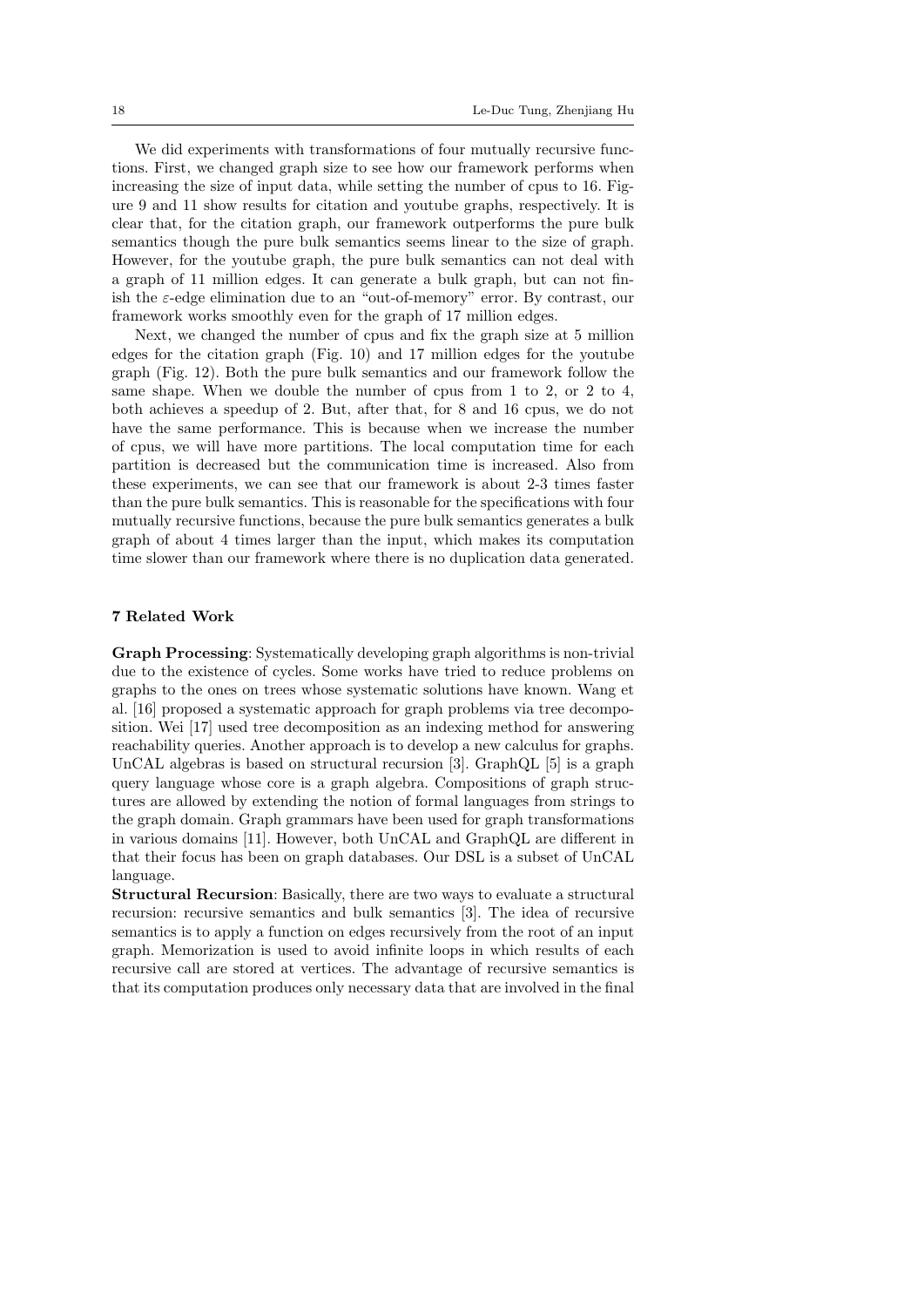result. No redundant data are produced. However, the disadvantage is that we have to do a heavy computation at each step, leading to a slow convergence. On the other hand, bulk semantics is trying to delay computations by introducing  $\varepsilon$ -edges. For each edge, it computes all possible results and the final result is returned after computing transitive closure of  $\varepsilon$ -edges. The bulk semantics potentially enables parallel evaluation, but in practice, it generates a lot of redundant data so that it is impractical to large graphs. Our evaluation in this paper is a hybrid approach of recursive and bulk semantics. It has both the advantage of the recursive semantics in producing a small amount of redundant data and the advantage of the bulk semantics in exploiting parallelism.

High-Level Framework: One of the few works on processing queries using Pregel is proposed by Nole et al. [10], in which Brzozowski's derivation of regular expressions are exploited. In consequence, queries are limited to regular path queries. Krause et al. [7] proposes a high-level graph transformation framework on top of BSP model. In particular, they implemented the framework in Giraph, an open-source implementation of Pregel model. The framework is based on graph grammars. Another approach is done by Salihoglu et al. [12], in which they have found a set of high-level primitives that capture commonly appearing operators in large-graph computations. These primitives are also implemented in GraphX library.

#### 8 Conclusion

In this paper, we have proposed a systematic framework for transformations over big graphs. Our approach is to combine the advantages from a solid foundation of graph algebra and a practical scalable graph processing model. Preliminary results show that this combination is very promising where our framework outperforms the original bulk semantics and achieves both good scalability and speedup. We consider this work an important step in order to port the whole UnCAL language to the Pregel model.

In the future, we will extend our framework in two directions. The first direction is to deal with more complex computations such as providing conditions over graphs. In our current language, we only allow to use the variable  $\mathcal{G}_q$  of a function  $f(\mathcal{G}_q\mathcal{G}_q)$  in its recursive call. It is possible to allow conditions over the graph \$g, i.e. if isempty(\$g) then ... else ... However, we have not known yet the way to efficiently compute such structural recursive functions in the Pregel model. The second direction is to optimize the core of our framework. Although our DSL allows compositions of structural recursion and fusion rules can be freely applied, we have not made fusion mechanism be automatically done yet. Efficient computation of transitive closure (TC) in Pregel environment is also an important improvement to our framework. Afrati et al. [1] proposes an efficient distributed algorithm to compute TC on clusters. That would be interesting to integrate that algorithm into our framework to eliminate  $\varepsilon$ -edges efficiently. Last but not least, we need to compare our framework with others to see more details of its performance.